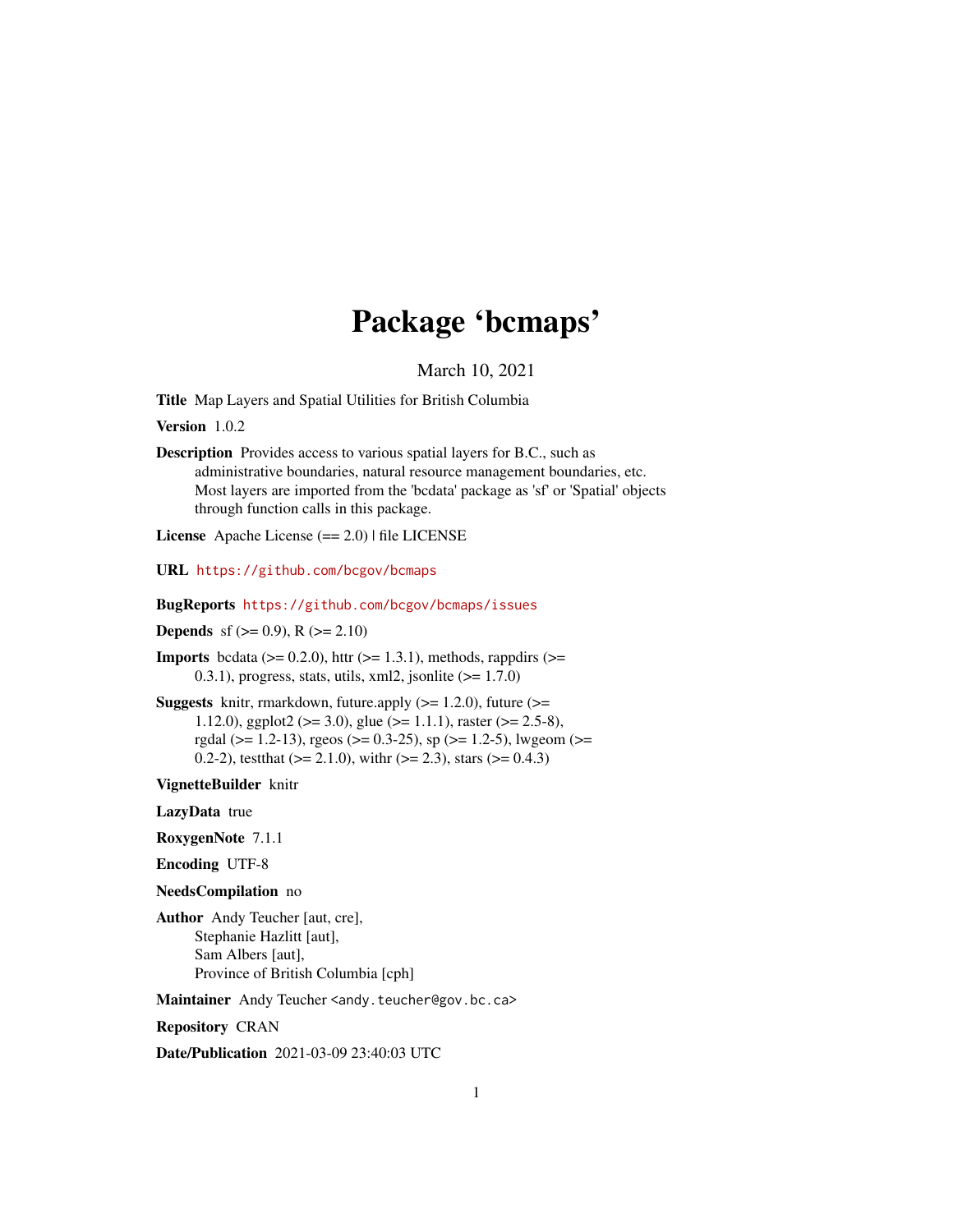# R topics documented:

|                                                                                                          | 3              |
|----------------------------------------------------------------------------------------------------------|----------------|
|                                                                                                          | $\overline{3}$ |
|                                                                                                          | $\overline{4}$ |
|                                                                                                          | 5              |
|                                                                                                          | 5              |
|                                                                                                          | 6              |
|                                                                                                          | $\overline{7}$ |
|                                                                                                          | $\overline{7}$ |
|                                                                                                          | 8              |
|                                                                                                          | 9              |
|                                                                                                          | 10             |
|                                                                                                          | 10             |
|                                                                                                          | 11             |
|                                                                                                          | 12             |
|                                                                                                          | 13             |
|                                                                                                          | 14             |
|                                                                                                          | 15             |
|                                                                                                          | 15             |
|                                                                                                          | 16             |
|                                                                                                          | 17             |
|                                                                                                          | 18             |
|                                                                                                          | 18             |
|                                                                                                          | 19             |
|                                                                                                          | 20             |
|                                                                                                          | 21             |
|                                                                                                          | 21             |
| $fix\_geo\_problems \ldots \ldots \ldots \ldots \ldots \ldots \ldots \ldots \ldots \ldots \ldots \ldots$ | 22             |
|                                                                                                          | 23             |
|                                                                                                          | 23             |
|                                                                                                          | 24             |
|                                                                                                          | 25             |
|                                                                                                          | 26             |
|                                                                                                          | 26             |
|                                                                                                          | 27             |
|                                                                                                          | 28             |
|                                                                                                          | 29             |
|                                                                                                          | 29             |
|                                                                                                          | 30             |
|                                                                                                          | 31             |
|                                                                                                          | 32             |
|                                                                                                          |                |
|                                                                                                          | 32<br>33       |
|                                                                                                          |                |
| nr districts                                                                                             | 34             |
|                                                                                                          | 35             |
|                                                                                                          | 35             |
| regional_districts                                                                                       | 36             |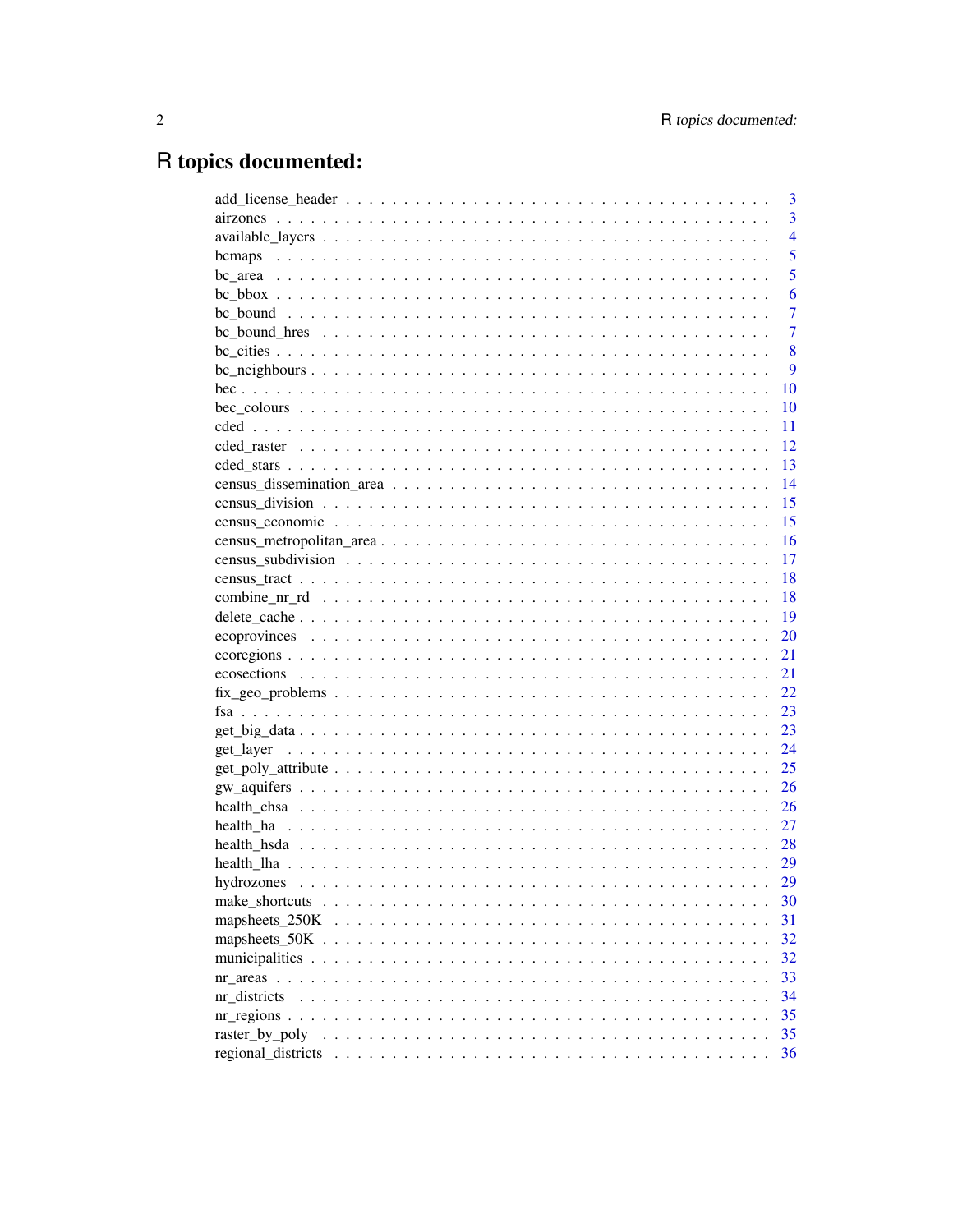<span id="page-2-0"></span>

| Index |  |
|-------|--|

add\_license\_header *Add the boilerplate Apache header to the top of a source code file*

### Description

Add the boilerplate Apache header to the top of a source code file

### Usage

```
add_license_header(
  file,
 year = format(Sys.Date(), "%Y"),
 copyright_holder = "Province of British Columbia"
\mathcal{L}
```
### Arguments

| file             | Path to the file                                          |
|------------------|-----------------------------------------------------------|
| vear             | The year the license should apply (Default current year)  |
| copyright_holder |                                                           |
|                  | Copyright holder (Default "Province of British Columbia") |

| airzones |
|----------|
|          |
|          |

airzones *British Columbia Air Zones*

### Description

British Columbia Air Zones

```
airzones(class = "sf", ask = interactive(), force = FALSE)
```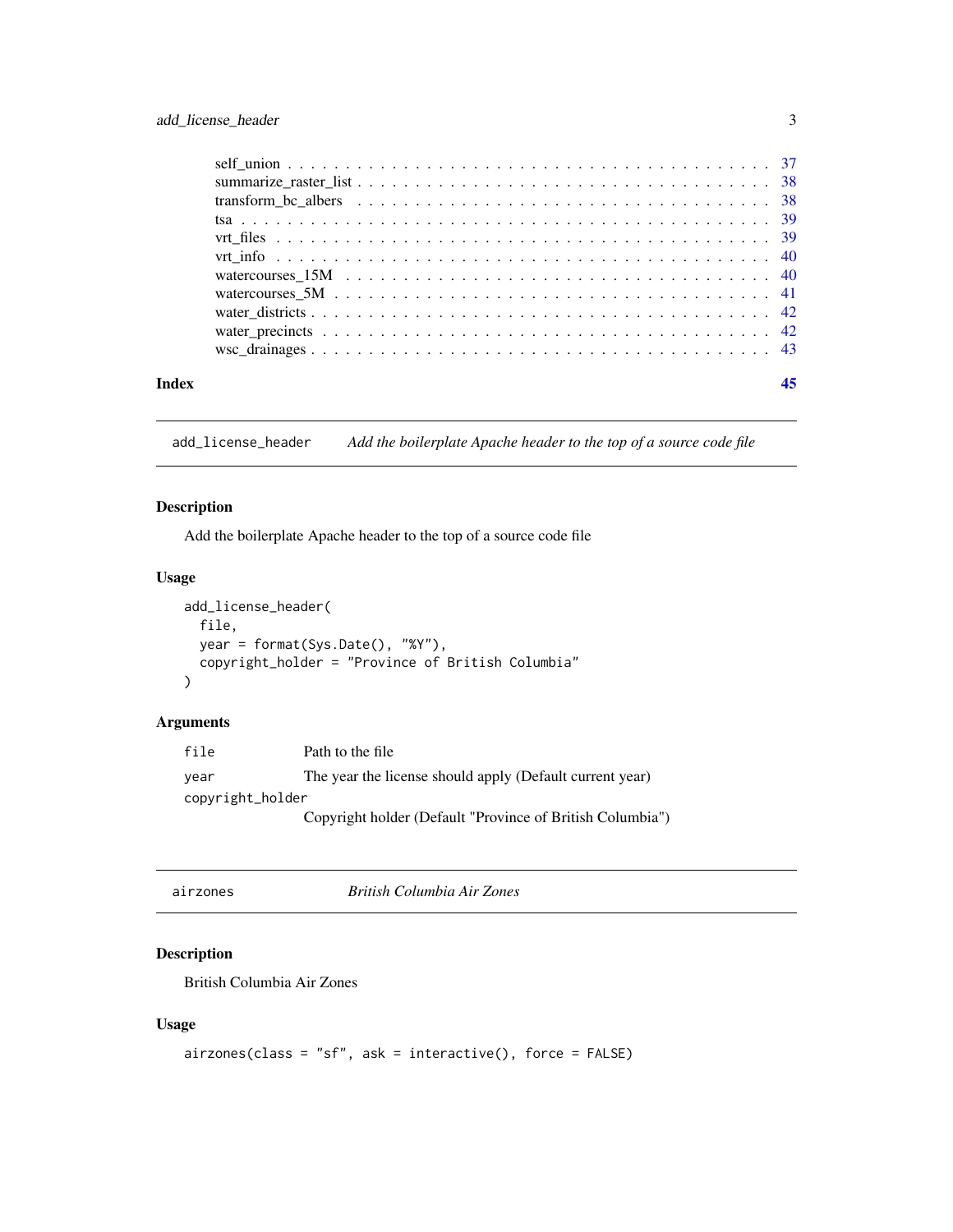#### <span id="page-3-0"></span>**Arguments**

| class | what class you want the object in? "sf" (default) or "sp".                                                            |
|-------|-----------------------------------------------------------------------------------------------------------------------|
| ask   | Should the function ask the user before downloading the data to a cache? De-<br>faults to the value of interactive(). |
| force | Should you force download the data?                                                                                   |

### Value

The spatial layer of airzones in the desired class

### Source

```
bcdata::bcdc_get_data(record = 'e8eeefc4-2826-47bc-8430-85703d328516',resource = 'c495d082-b586-4df0-
```
#### Examples

```
## Not run:
my_layer <- airzones()
my_layer_sp <- airzones(class = 'sp')
```
## End(Not run)

available\_layers *List available data layers*

#### Description

A data.frame of all available layers in the bcmaps package. This drawn directly from the B.C. Data Catalogue and will therefore be the most current list layers available.

#### Usage

```
available_layers()
```
#### Value

A data.frame of layers, with titles, and a shortcut\_function column denoting whether or not a shortcut function exists that can be used to return the layer. If TRUE, the name of the shortcut function is the same as the layer\_name. A value of FALSE in this column means the layer is available via get\_data() but there is no shortcut function for it.

A value of FALSE in the local column means that the layer is not stored in the bcmaps package but will be downloaded from the internet and cached on your hard drive.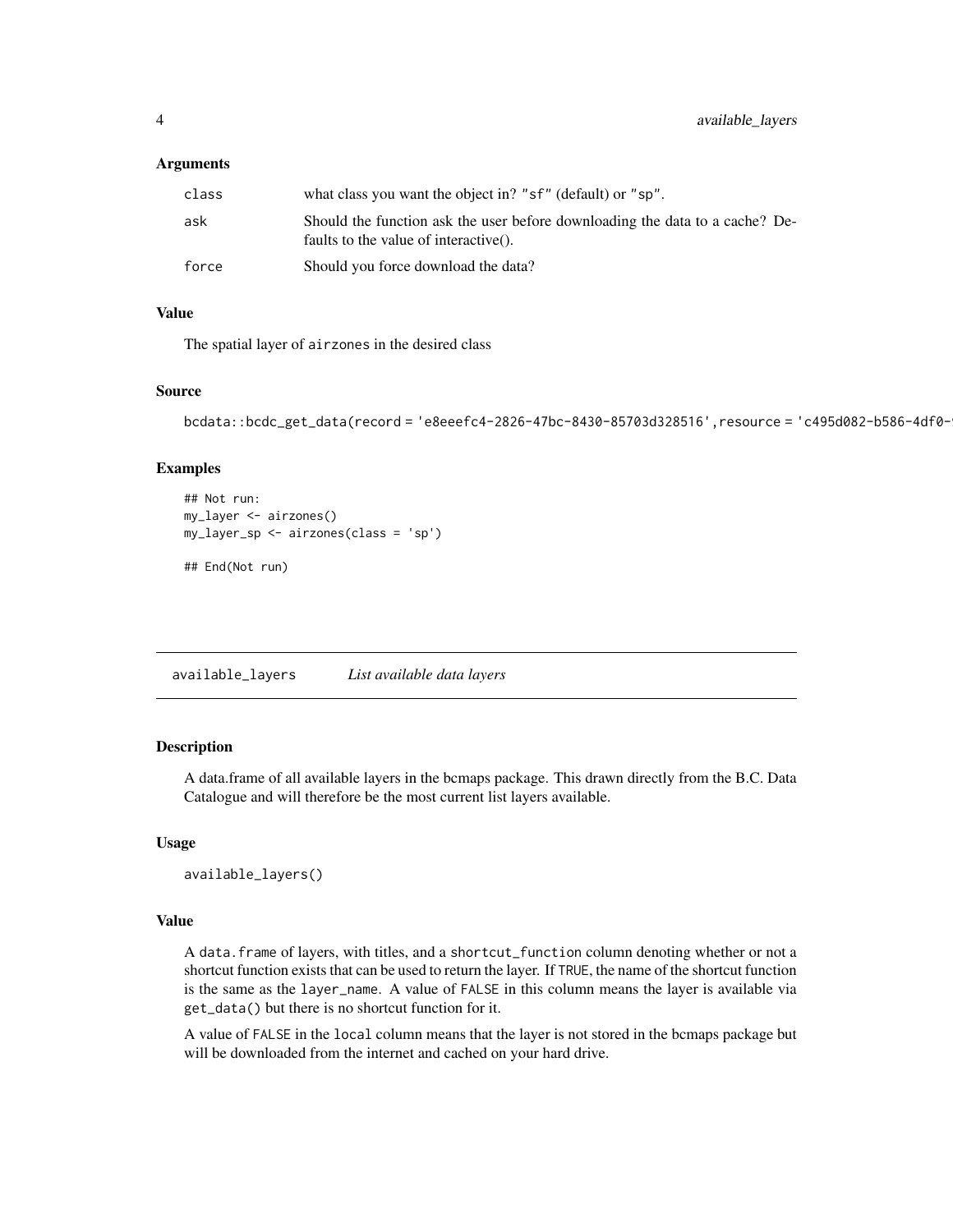#### <span id="page-4-0"></span>bcmaps 5 and 5 and 5 and 5 and 5 and 5 and 5 and 5 and 5 and 5 and 5 and 5 and 5 and 5 and 5 and 5 and 5 and 5 and 5 and 5 and 5 and 5 and 5 and 5 and 5 and 5 and 5 and 5 and 5 and 5 and 5 and 5 and 5 and 5 and 5 and 5 and

#### Examples

```
## Not run:
available_layers()
```
## End(Not run)

| bcmaps |
|--------|
|--------|

bcmaps: A data package providing various map layers for British *Columbia*

### Description

Various layers of B.C., including administrative boundaries, natural resource management boundaries, etc. All layers are available as both [sf](https://CRAN.R-project.org/package=sf) and [Spatial](https://CRAN.R-project.org/package=sp) objects, and are in [BC Albers](https://spatialreference.org/ref/epsg/nad83-bc-albers/) equal-area projection, which is the B.C. government standard. The layers are sourced from the British Columbia and Canadian government under open licenses, including [DataBC,](https://data.gov.bc.ca) the Government of Canada [Open](https://open.canada.ca/en/open-data) [Data Portal,](https://open.canada.ca/en/open-data) and [Statistics Canada.](https://www.statcan.gc.ca/eng/reference/licence) Each layer's individual help page contains a section describing the source for the data.

bc\_area *The size of British Columbia*

#### Description

Total area, Land area only, or Freshwater area only, in the units of your choosing.

#### Usage

 $bc_area(what = "total", units = "km2")$ 

#### Arguments

| what  | Which part of BC? One of 'total' (default), 'land', or 'freshwater'.              |
|-------|-----------------------------------------------------------------------------------|
| units | One of 'km2' (square kilometres; default), 'm2' (square metres), 'ha' (hectares), |
|       | 'acres', or 'sq_mi' (square miles)                                                |

### Details

The sizes are from [Statistics Canada](https://www150.statcan.gc.ca/cgi-bin/tableviewer.pl?page=l01/cst01/phys01-eng.htm)

#### Value

The area of B.C. in the desired units (numeric vector).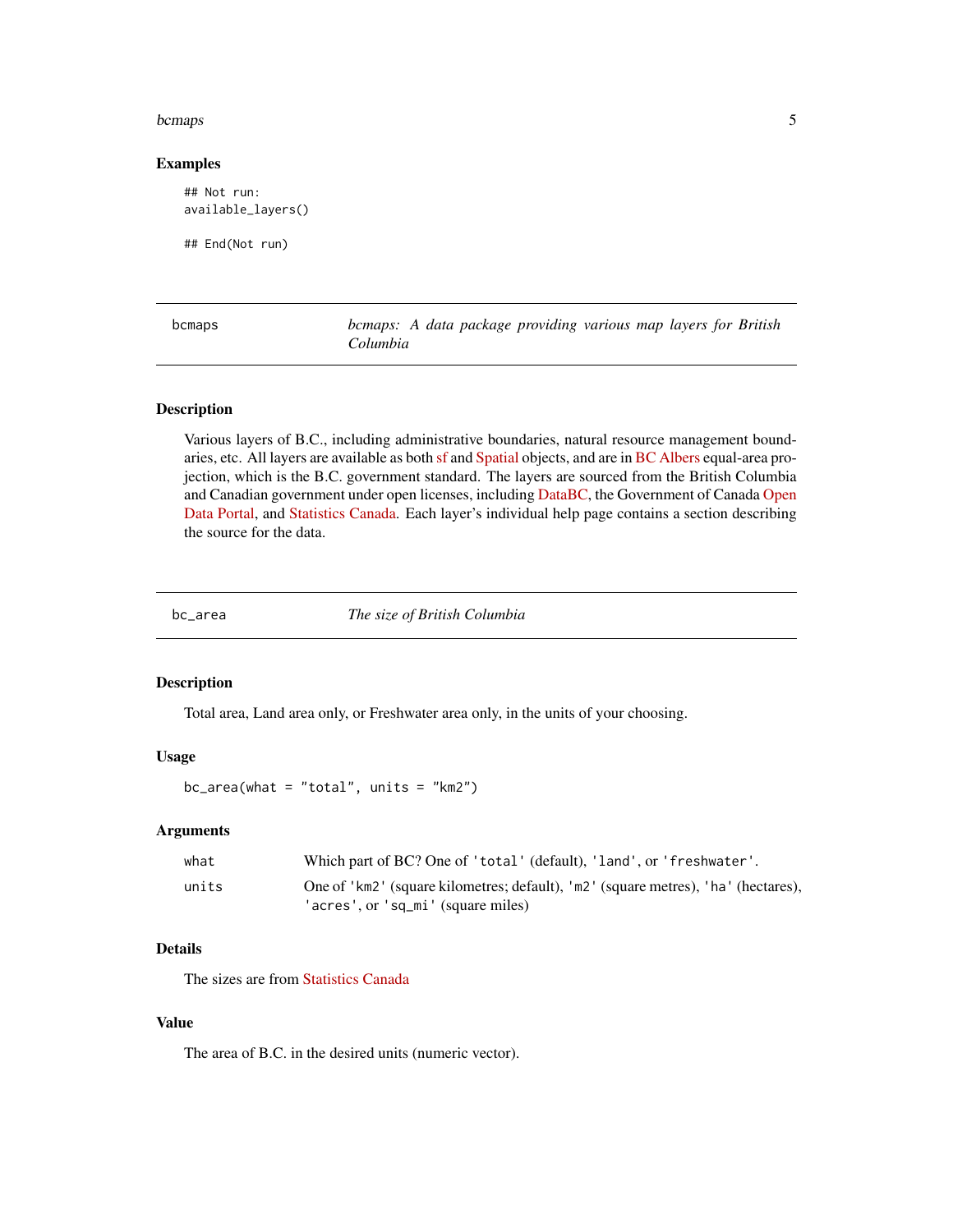#### Examples

```
## With no arguments, gives the total area in km^2:
bc_area()
## Get the area of the land only, in hectares:
bc_area("land", "ha")
```
bc\_bbox *Get an extent/bounding box for British Columbia*

### Description

Get an extent/bounding box for British Columbia

#### Usage

 $bc_bbox(class = c("sf", "sp", "raster"), crs = 3005)$ 

### Arguments

| class | "sf", "sp", or "raster"                                                                                              |
|-------|----------------------------------------------------------------------------------------------------------------------|
| crs   | coordinate reference system: integer with the EPSG code, or character with<br>proj4string. Default 3005 (BC Albers). |

#### Value

an object denoting a bounding box of British Columbia, of the corresponding class specified in class. The coordinates will be in lat-long WGS84 (epsg:4326).

### Examples

```
## Not run:
 bc_bbox("sf")
 bc_bbox("sp")
 bc_bbox("raster")
```
## End(Not run)

<span id="page-5-0"></span>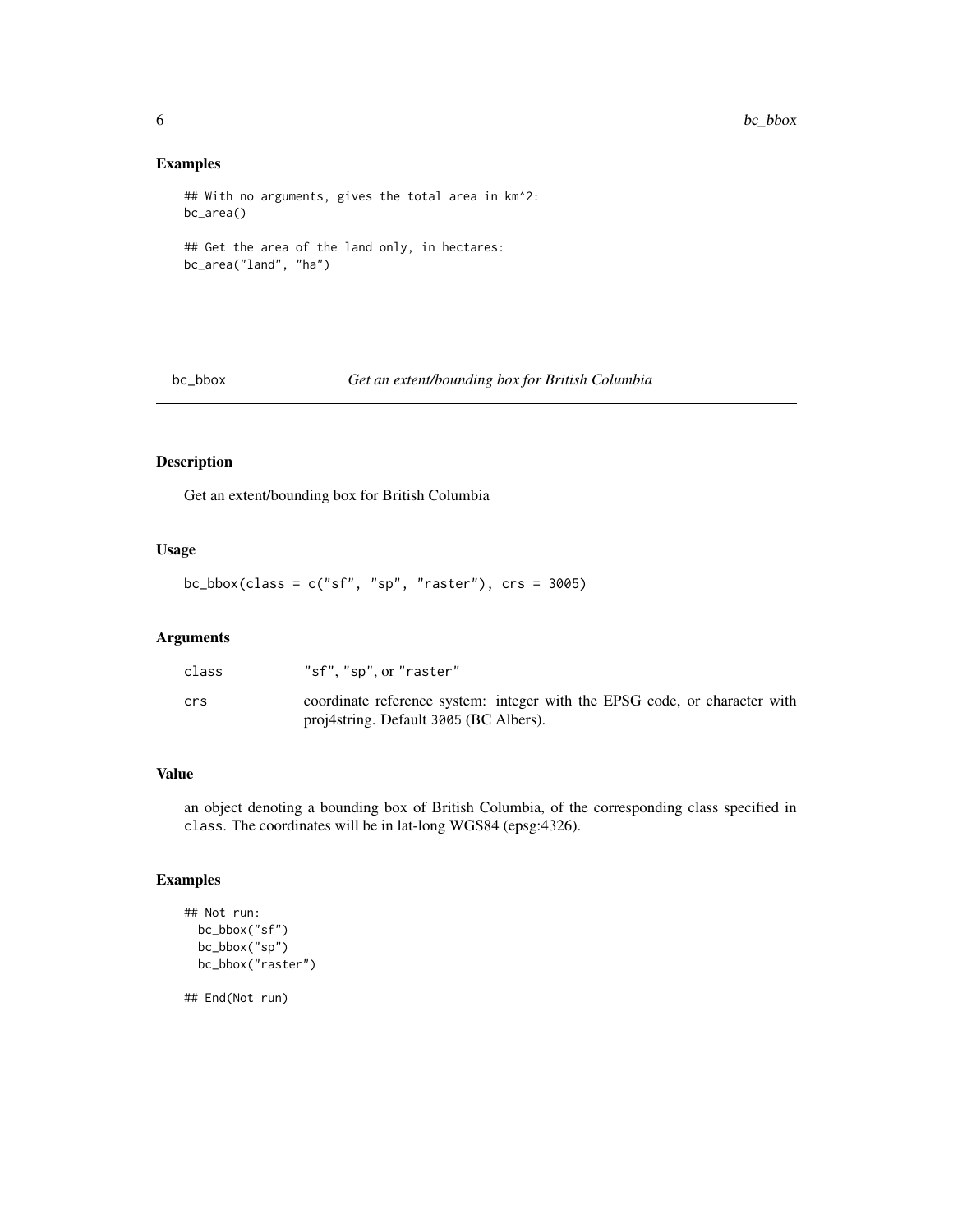<span id="page-6-0"></span>bc\_bound *BC Boundary*

### Description

BC Boundary

### Usage

```
bc_bound(class = "sf", ask = interactive(), force = FALSE)
```
### Arguments

| class | what class you want the object in? "sf" (default) or "sp".                                                            |
|-------|-----------------------------------------------------------------------------------------------------------------------|
| ask   | Should the function ask the user before downloading the data to a cache? De-<br>faults to the value of interactive(). |
| force | Should you force download the data?                                                                                   |

#### Value

The spatial layer of bc\_bound in the desired class

### Source

bcdata::bcdc\_get\_data('b9bd93e1-0226-4351-b943-05c6f80bd5da')

### Examples

```
## Not run:
my_layer <- bc_bound()
my_layer_sp <- bc_bound(class = 'sp')
## End(Not run)
```
bc\_bound\_hres *BC Boundary - High Resolution*

### Description

BC Boundary - High Resolution

```
bc_bound_hres(class = "sf", ask = interactive(), force = FALSE)
```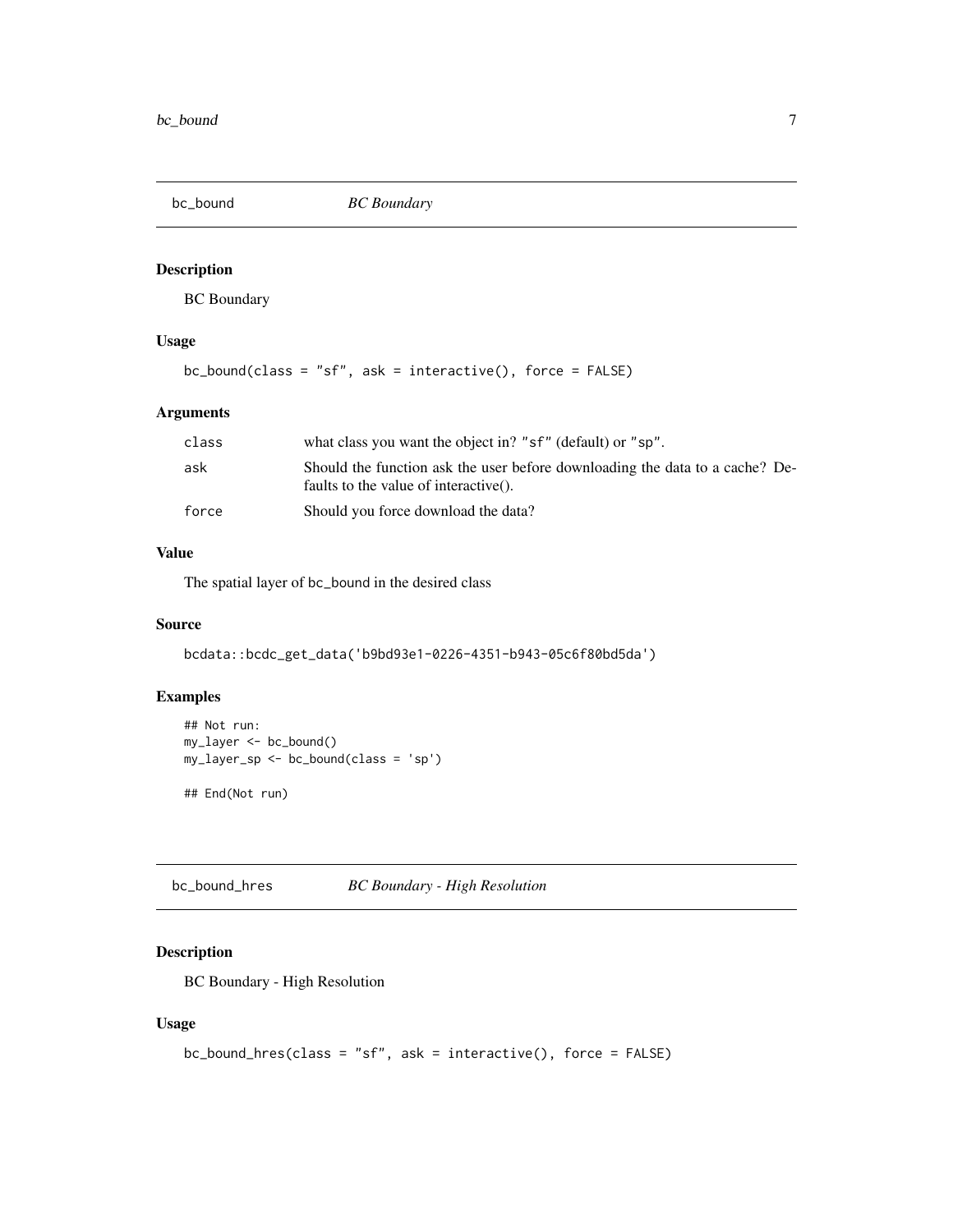### <span id="page-7-0"></span>Arguments

| class | what class you want the object in? "sf" (default) or "sp".                                                            |
|-------|-----------------------------------------------------------------------------------------------------------------------|
| ask   | Should the function ask the user before downloading the data to a cache? De-<br>faults to the value of interactive(). |
| force | Should you force download the data?                                                                                   |

### Value

The spatial layer of bc\_bound\_hres in the desired class

### Source

bcdc\_get\_data(record = '30aeb5c1-4285-46c8-b60b-15b1a6f4258b',resource = '3d72cf36-ab53-4a2a-9988-a88 = 'BC\_Boundary\_Terrestrial\_Multipart')

### Examples

```
## Not run:
my_layer <- bc_bound_hres()
my_layer_sp <- bc_bound_hres(class = 'sp')
```
## End(Not run)

bc\_cities *BC Major Cities Points*

### Description

BC Major Cities Points

### Usage

```
bc_cities(class = "sf", ask = interactive(), force = FALSE)
```
### Arguments

| class | what class you want the object in? "sf" (default) or "sp".                                                            |
|-------|-----------------------------------------------------------------------------------------------------------------------|
| ask   | Should the function ask the user before downloading the data to a cache? De-<br>faults to the value of interactive(). |
| force | Should you force download the data?                                                                                   |

### Value

The spatial layer of bc\_cities in the desired class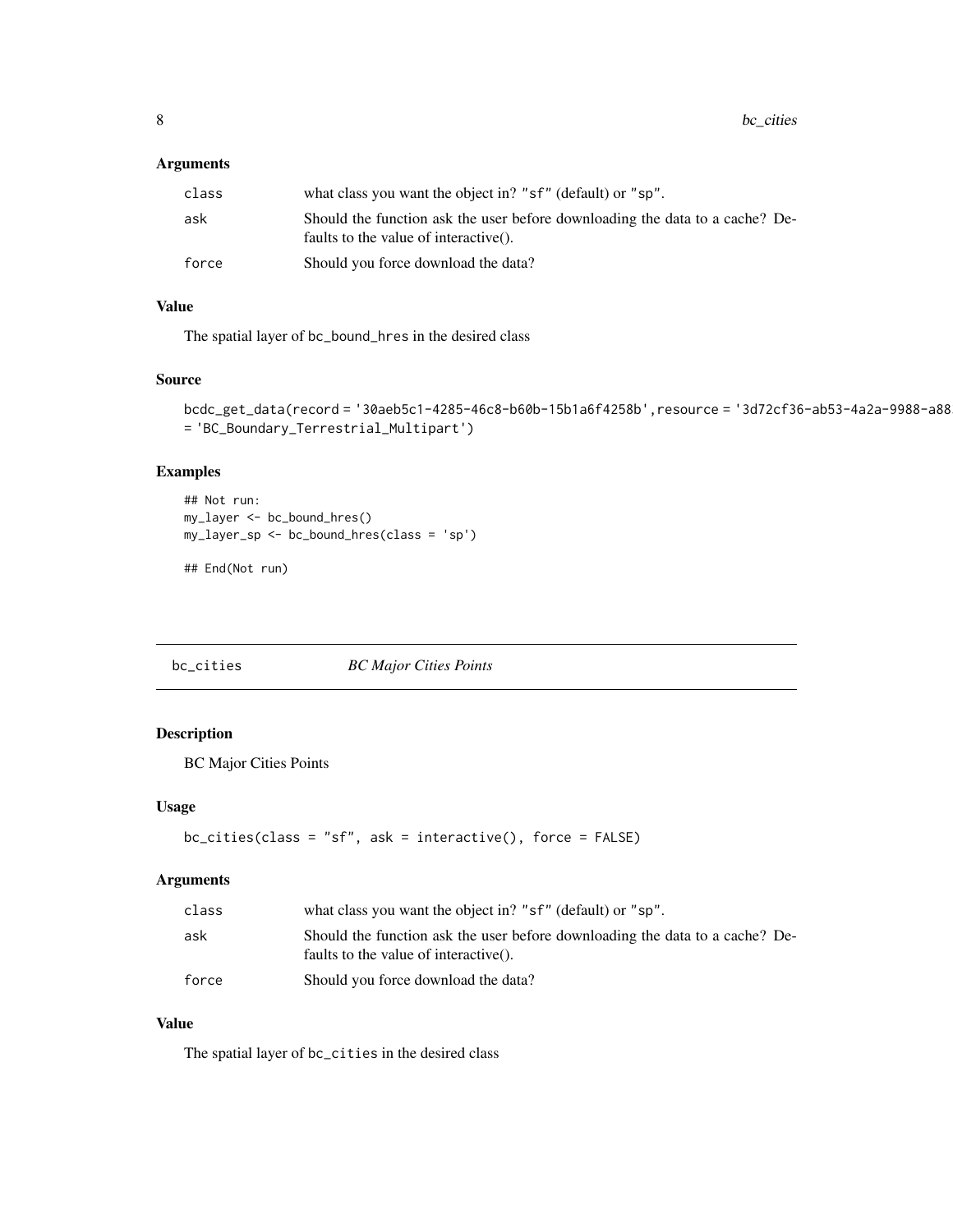### <span id="page-8-0"></span>bc\_neighbours 9

### Source

bcdata::bcdc\_get\_data(record = 'b678c432-c5c1-4341-88db-0d6befa0c7f8',resource = '443dd858-2e37-4a8f-

#### Examples

```
## Not run:
my_layer <- bc_cities()
my_layer_sp <- bc_cities(class = 'sp')
```
## End(Not run)

| bc_neighbours | Boundary of British Columbia, provinces/states and the portion of the |
|---------------|-----------------------------------------------------------------------|
|               | Pacific Ocean that borders British Columbia                           |

#### Description

Boundary of British Columbia, provinces/states and the portion of the Pacific Ocean that borders British Columbia

#### Usage

```
bc_neighbours(class = "sf", ask = interactive(), force = FALSE)
```
### Arguments

| class | what class you want the object in? "sf" (default) or "sp".                                                            |
|-------|-----------------------------------------------------------------------------------------------------------------------|
| ask   | Should the function ask the user before downloading the data to a cache? De-<br>faults to the value of interactive(). |
| force | Should you force download the data?                                                                                   |

### Value

The spatial layer of bc\_neighbours in the desired class

### Source

bcdata::bcdc\_get\_data('b9bd93e1-0226-4351-b943-05c6f80bd5da')

#### Examples

```
## Not run:
my_layer <- bc_neighbours()
my_layer_sp <- bc_neighbours(class = 'sp')
## End(Not run)
```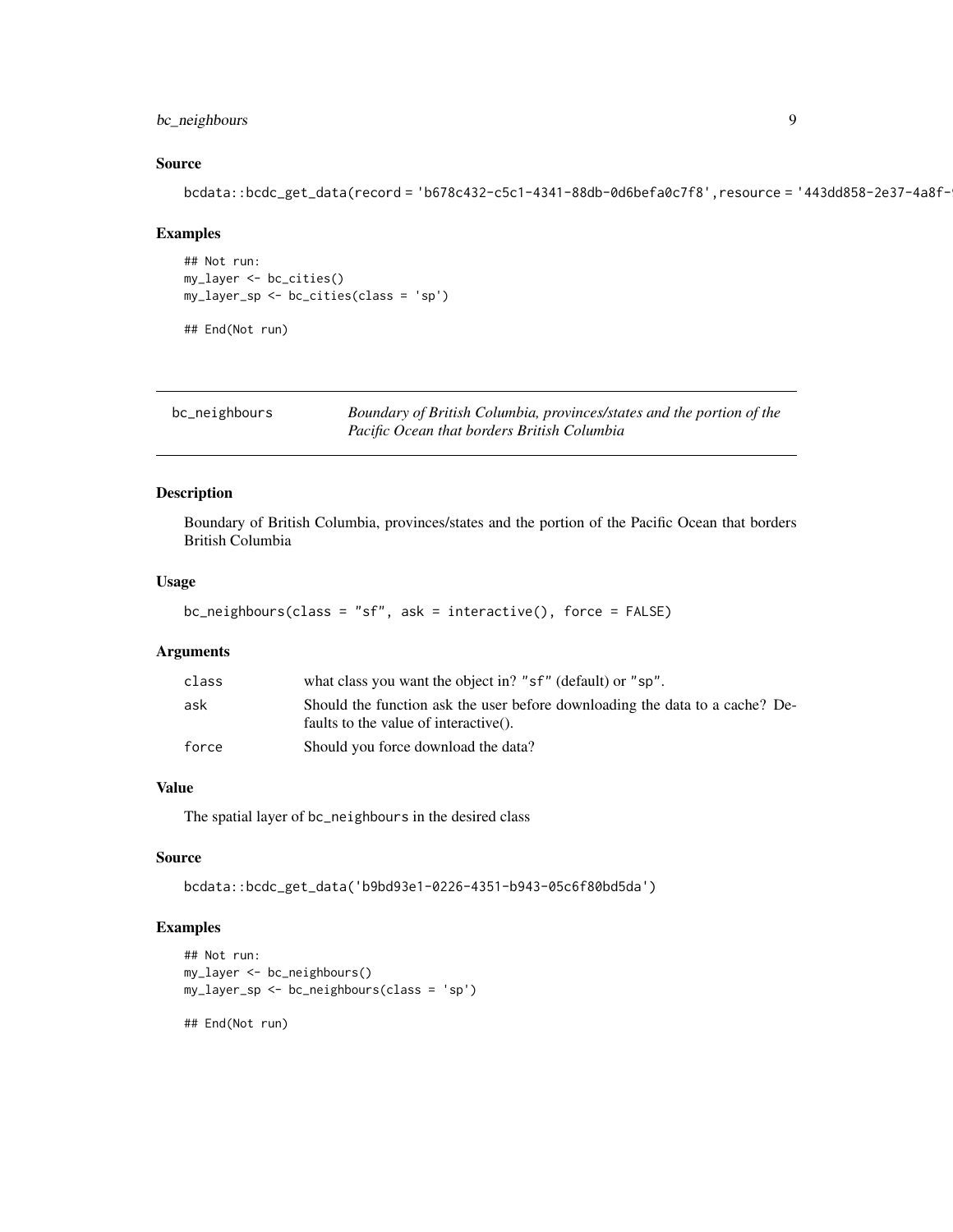The current and most detailed version of the approved corporate provincial digital Biogeoclimatic Ecosystem Classification (BEC) Zone/Subzone/Variant/Phase map (version 10, August 31st, 2016).

#### Usage

bec(class =  $c("sf", "sp"), ...$ )

### Arguments

| class | class of object to import; one of "sf" (default) or "sp". |
|-------|-----------------------------------------------------------|
| .     | arguments passed on to get_big_data                       |

### Format

An sf or Spatial polygons object with B.C.'s Biogeoclimatic Ecosystem Classification (BEC) Zone/Subzone/Variant/Phase map

#### Source

Original data from the [B.C. Data Catalogue,](https://catalogue.data.gov.bc.ca/dataset/f358a53b-ffde-4830-a325-a5a03ff672c3) under the [Open Government Licence - British Columbia.](https://www2.gov.bc.ca/gov/content?id=A519A56BC2BF44E4A008B33FCF527F61)

bec\_colours *Biogeoclimatic Zone Colours*

### Description

Standard colours used to represent Biogeoclimatic Zone colours to be used in plotting.

#### Usage

```
bec_colours()
```

```
bec_colors()
```
#### Value

named vector of hexadecimal colour codes. Names are standard abbreviations of Zone names.

<span id="page-9-0"></span>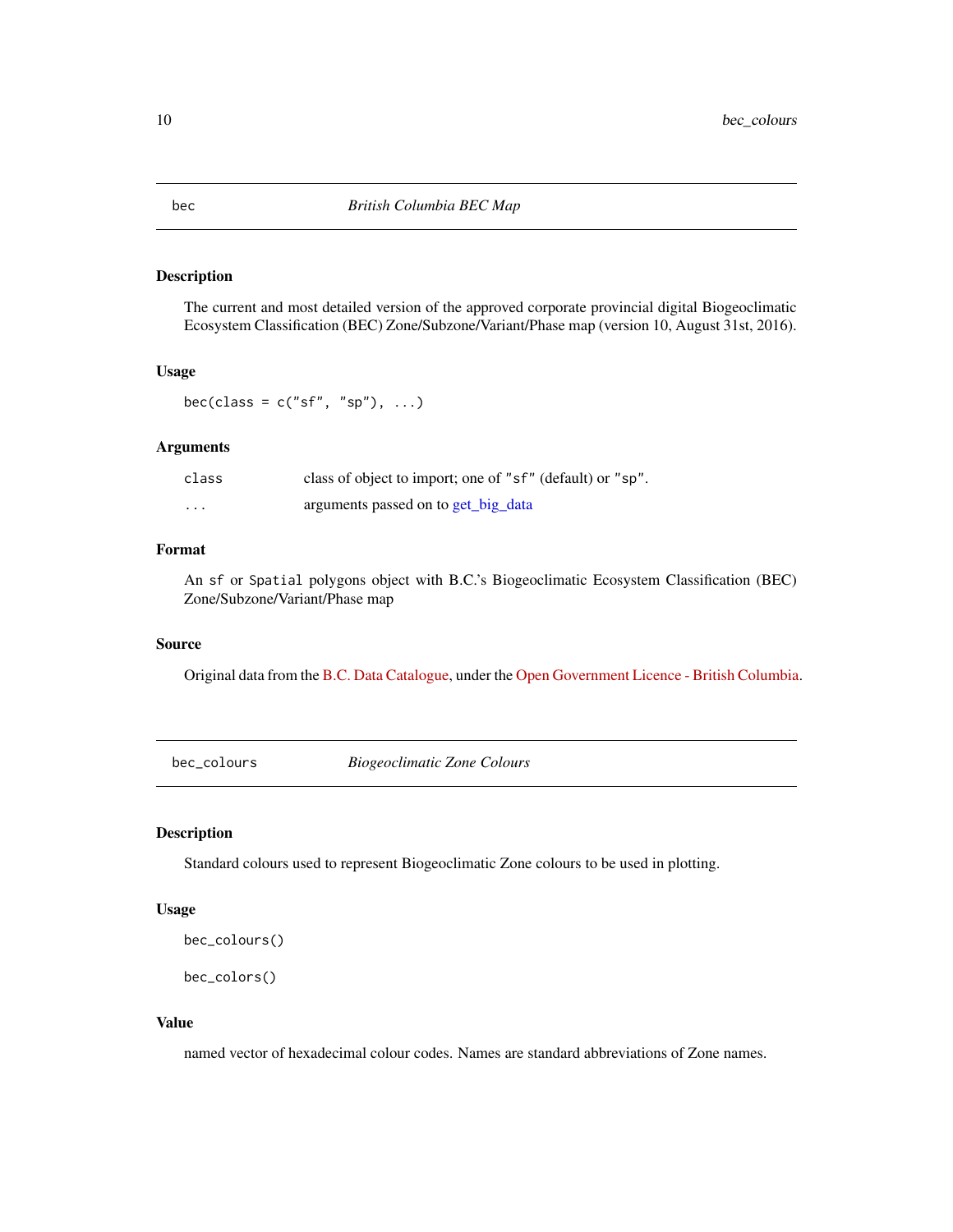#### <span id="page-10-0"></span>cded the contract of the contract of the contract of the contract of the contract of the contract of the contract of the contract of the contract of the contract of the contract of the contract of the contract of the contr

#### Examples

```
## Not run:
if (require(sf) && require(ggplot2)) {
bec < - bec()ggplot() +
  geom_sf(data = bec[bec$ZONE %in% c("BG", "PP"),],
           aes(fill = ZONE, col = ZONE) +
  scale_fill_manual(values = bec_colors()) +
  scale_colour_manual(values = bec_colours())
}
```

```
## End(Not run)
```
<span id="page-10-1"></span>cded *Canadian Digital Elevation Model (CDED)*

### Description

Digital Elevation Model (DEM) for British Columbia produced by GeoBC. This data is the TRIM DEM converted to the Canadian Digital Elevation Data (CDED) format. The data consists of an ordered array of ground or reflective surface elevations, recorded in metres, at regularly spaced intervals. The spacing of the grid points is .75 arc seconds north/south. The data was converted into 1:50,000 grids for distribution. The scale of this modified data is 1:250,000 which was captured from the original source data which was at a scale of 1:20,000.

### Usage

```
cded(
  aoi = NULL,tiles_50K = NULL,
  .predicate = sf::st_intersects,
  dest_vrt = tempfile(fileext = ".vrt"),
  ask = interactive(),check_tiles = TRUE
)
```
#### Arguments

| aoi        | Area of Interest. Currently supports of and sp polygons, stars and raster objects.                                          |
|------------|-----------------------------------------------------------------------------------------------------------------------------|
| tiles_50K  | a character vector of 1:50,000 NTS mapsheet tiles                                                                           |
| .predicate | geometry predicate function used to find the mapsheets from your aoi. Default<br>sf::st intersects.                         |
| dest_vrt   | The location of the vrt file. Defaults to a temporary file, but can be overridden if<br>you'd like to save it for a project |
| ask        | Should the function ask the user before downloading the data to a cache? De-<br>faults to the value of interactive().       |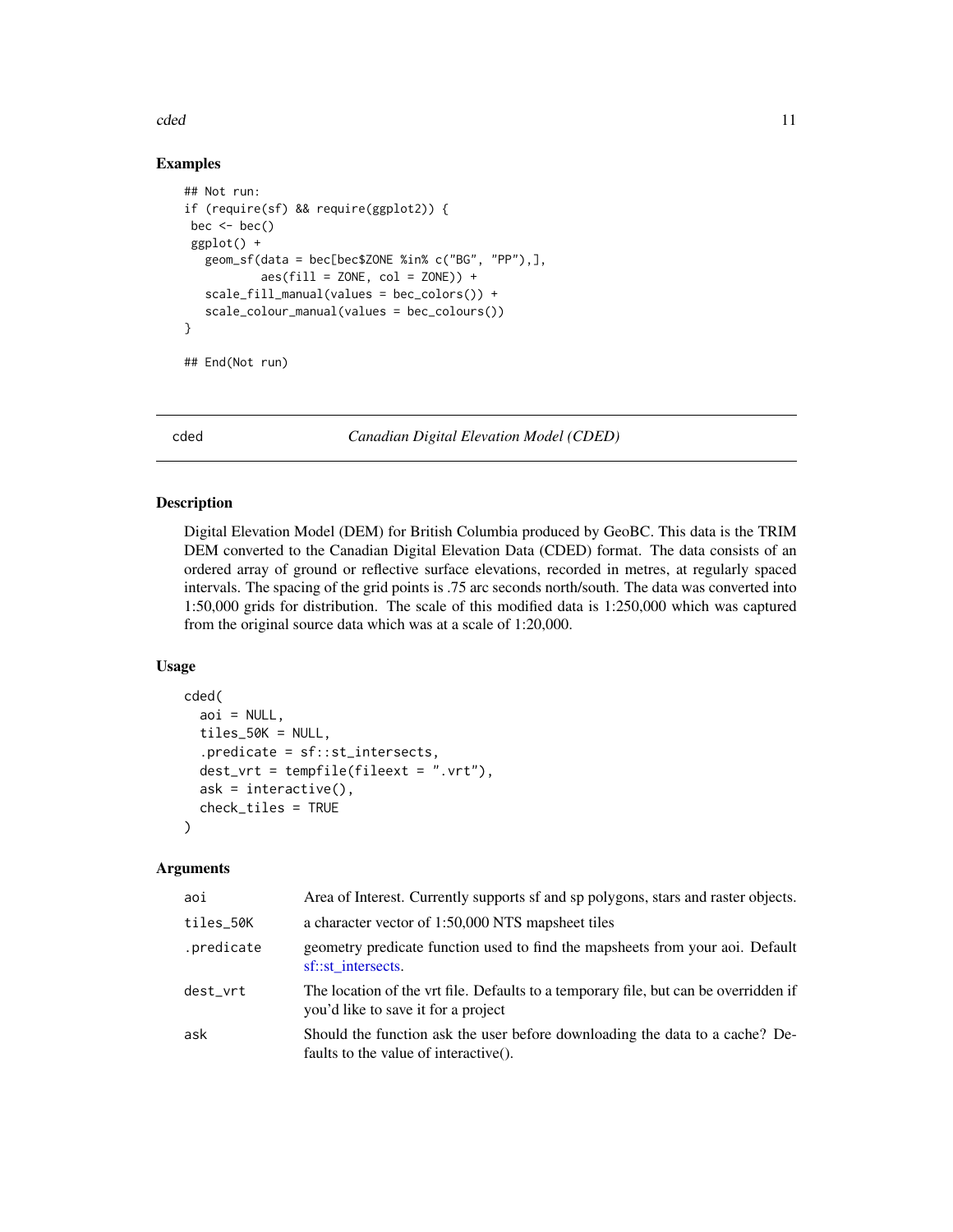```
check_tiles Should the tiles that you already have in your cache be checked to see if they
                  need updating? Default TRUE. If you are running the same code frequently and
                  are confident the tiles haven't changed, setting this to FALSE will speed things
                  up.
```
#### Value

path to a .vrt file of the cded tiles for the specified area of interest

#### Examples

```
## Not run:
vic <- census_subdivision()[census_subdivision()$CENSUS_SUBDIVISION_NAME == "Victoria", ]
vic_cded <- cded(aoi = vic)
## End(Not run)
```
cded\_raster *Get Canadian Digital Elevation Model (CDED) as a* raster *object*

### Description

Get Canadian Digital Elevation Model (CDED) as a raster object

#### Usage

```
cded_raster(
  aoi = NULL,tiles_50K = NULL,
  .predicate = sf::st_intersects,
 dest_vrt = tempfile(fileext = "vrt"),check_tiles = TRUE,
  ...
)
```
#### Arguments

| aoi         | Area of Interest. Currently supports of and sp polygons, stars and raster objects.                                                                                                                                                                        |  |
|-------------|-----------------------------------------------------------------------------------------------------------------------------------------------------------------------------------------------------------------------------------------------------------|--|
| tiles_50K   | a character vector of 1:50,000 NTS mapsheet tiles                                                                                                                                                                                                         |  |
| .predicate  | geometry predicate function used to find the mapsheets from your aoi. Default<br>sf::st_intersects.                                                                                                                                                       |  |
| dest_vrt    | The location of the vrt file. Defaults to a temporary file, but can be overridden if<br>you'd like to save it for a project                                                                                                                               |  |
| check_tiles | Should the tiles that you already have in your cache be checked to see if they<br>need updating? Default TRUE. If you are running the same code frequently and<br>are confident the tiles haven't changed, setting this to FALSE will speed things<br>up. |  |
| .           | Further arguments passed on to raster::raster                                                                                                                                                                                                             |  |
|             |                                                                                                                                                                                                                                                           |  |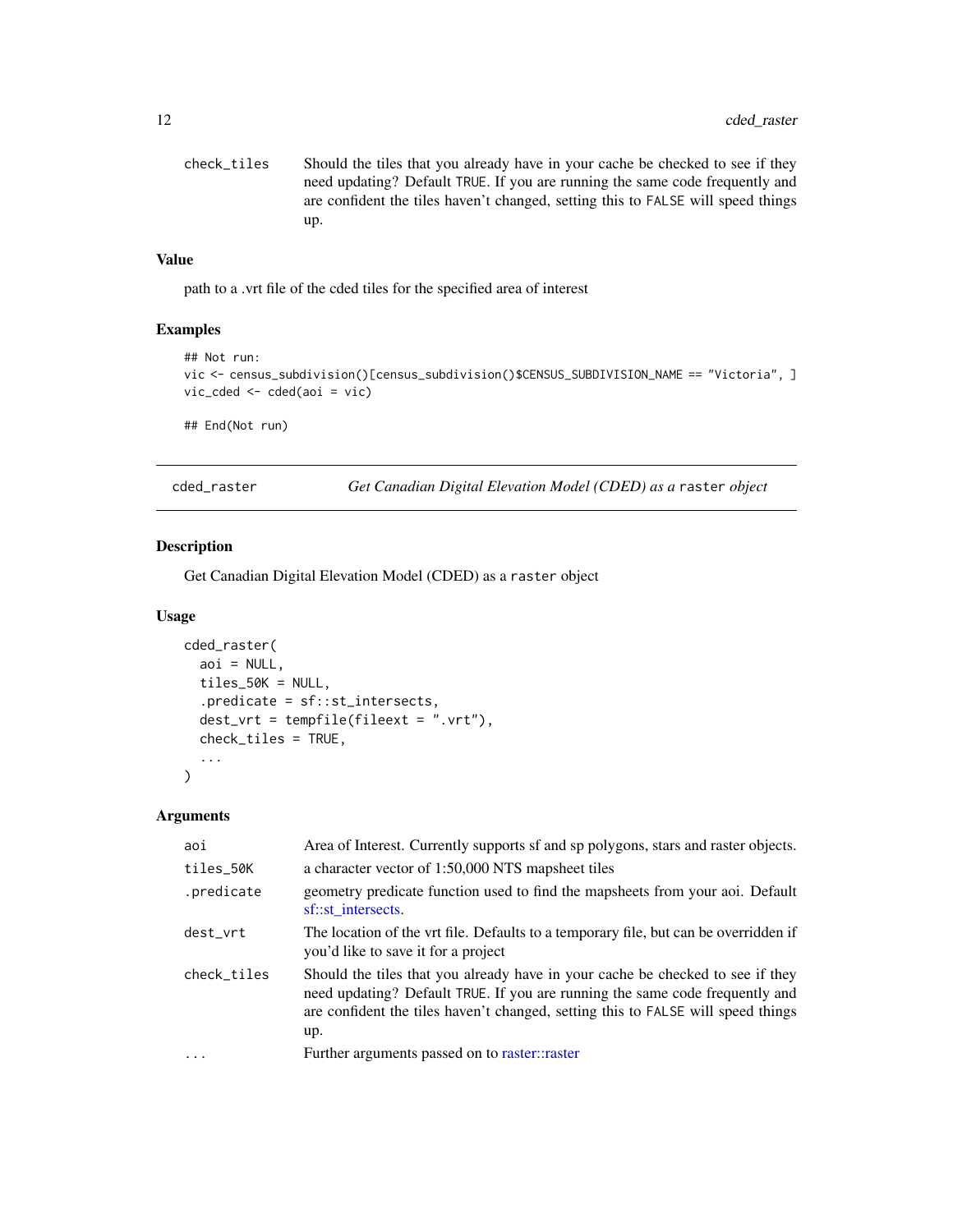### <span id="page-12-0"></span>cded\_stars 13

#### Value

a raster object of the cded tiles for the specified area of interest

### Examples

```
## Not run:
vic <- census_subdivision()[census_subdivision()$CENSUS_SUBDIVISION_NAME == "Victoria", ]
vic_cded <- cded_raster(aoi = vic)
```
## End(Not run)

cded\_stars *Get Canadian Digital Elevation Model (CDED) as a* stars *object*

### Description

Get Canadian Digital Elevation Model (CDED) as a stars object

### Usage

```
cded_stars(
  aoi = NULL,tiles_50K = NULL,
  .predicate = sf::st_intersects,
  dest_vrt = tempfile(fileext = ".vrt"),
  check_tiles = TRUE,
  ...
\mathcal{L}
```
### Arguments

| aoi         | Area of Interest. Currently supports of and sp polygons, stars and raster objects.                                                                                                                                                                        |
|-------------|-----------------------------------------------------------------------------------------------------------------------------------------------------------------------------------------------------------------------------------------------------------|
| tiles_50K   | a character vector of 1:50,000 NTS mapsheet tiles                                                                                                                                                                                                         |
| .predicate  | geometry predicate function used to find the mapsheets from your aoi. Default<br>sf::st intersects.                                                                                                                                                       |
| dest_vrt    | The location of the vrt file. Defaults to a temporary file, but can be overridden if<br>you'd like to save it for a project                                                                                                                               |
| check_tiles | Should the tiles that you already have in your cache be checked to see if they<br>need updating? Default TRUE. If you are running the same code frequently and<br>are confident the tiles haven't changed, setting this to FALSE will speed things<br>up. |
| $\ddots$ .  | Further arguments passed on to stars::read_stars                                                                                                                                                                                                          |

#### Value

a stars object of the cded tiles for the specified area of interest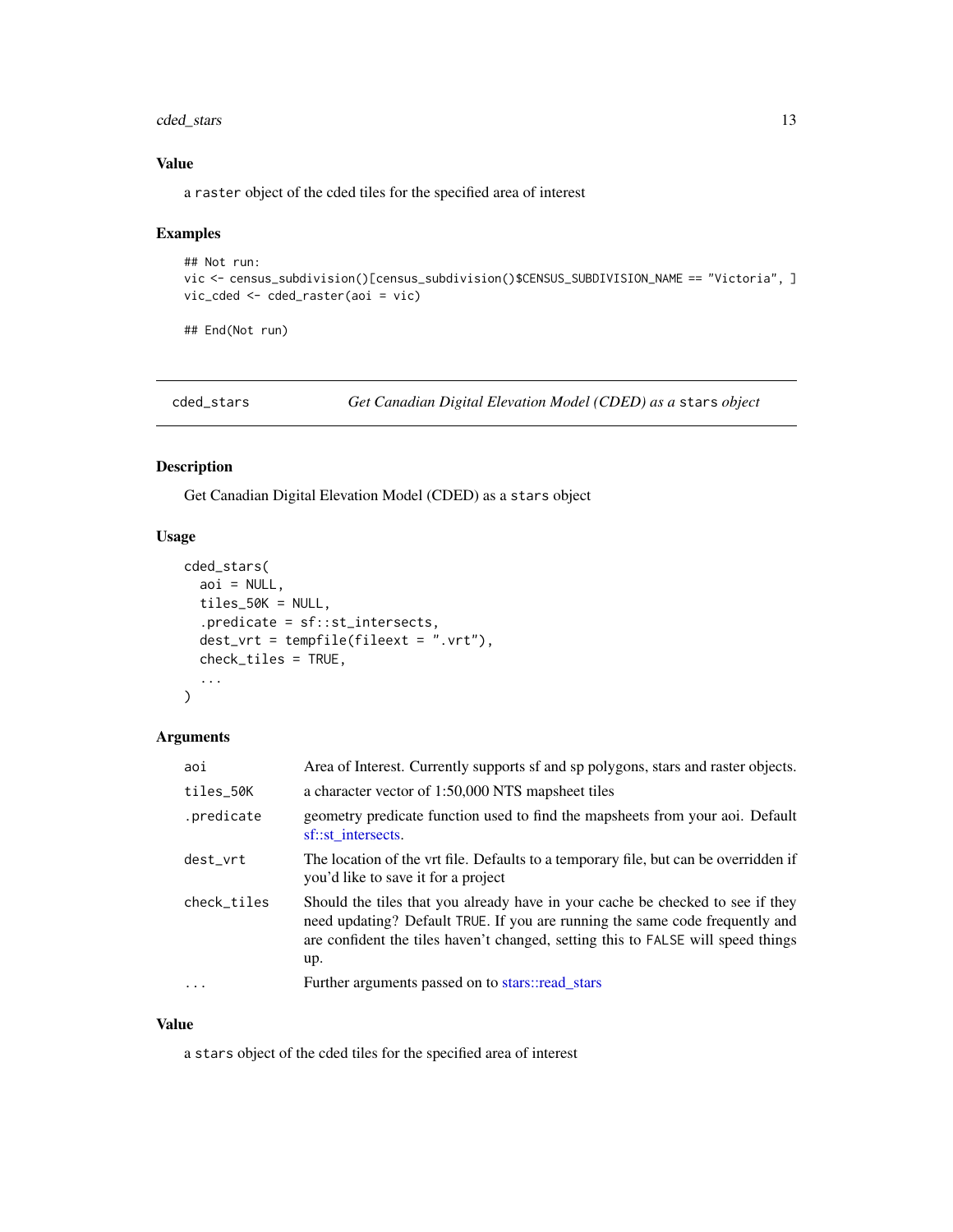#### Examples

```
## Not run:
vic <- census_subdivision()[census_subdivision()$CENSUS_SUBDIVISION_NAME == "Victoria", ]
vic_cded <- cded_stars(aoi = vic)
```
## End(Not run)

census\_dissemination\_area

*Current Census Dissemination Areas*

### Description

Current Census Dissemination Areas

#### Usage

```
census_dissemination_area(class = "sf", ask = interactive(), force = FALSE)
```
#### Arguments

| class | what class you want the object in? "sf" (default) or "sp".                                                            |
|-------|-----------------------------------------------------------------------------------------------------------------------|
| ask   | Should the function ask the user before downloading the data to a cache? De-<br>faults to the value of interactive(). |
| force | Should you force download the data?                                                                                   |

#### Value

The spatial layer of census\_dissemination\_area in the desired class

#### Source

```
bcdata::bcdc_get_data(record = 'a091fd65-d682-4a24-8c0e-68de7c87e3a3',resource = 'a7fa66d4-0f95-4c58-
```
#### Examples

```
## Not run:
my_layer <- census_dissemination_area()
my_layer_sp <- census_dissemination_area(class = 'sp')
```
## End(Not run)

<span id="page-13-0"></span>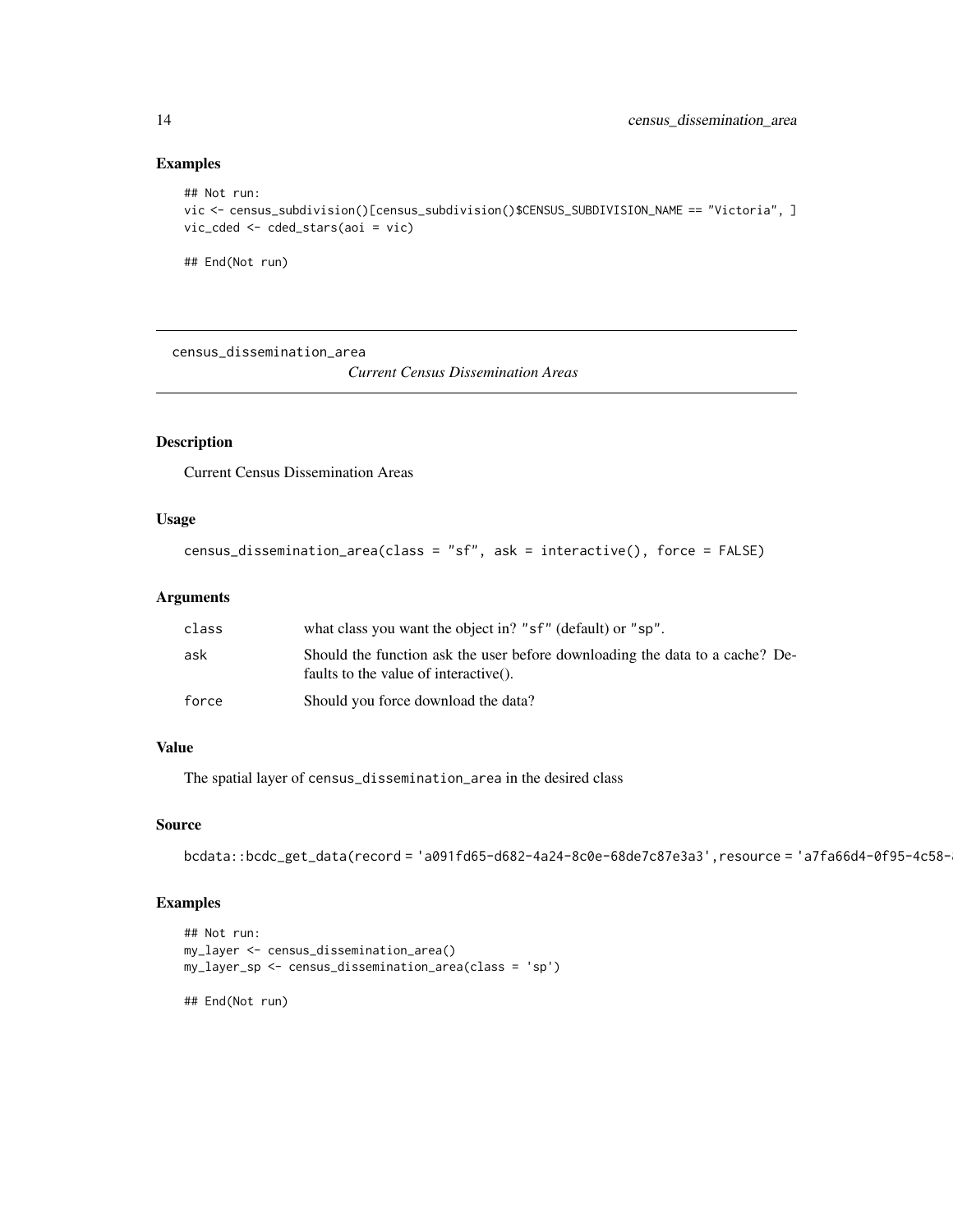<span id="page-14-0"></span>census\_division *Current Census Division Boundaries*

### Description

Current Census Division Boundaries

#### Usage

```
census_division(class = "sf", ask = interactive(), force = FALSE)
```
### Arguments

| class | what class you want the object in? "sf" (default) or "sp".                                                            |
|-------|-----------------------------------------------------------------------------------------------------------------------|
| ask   | Should the function ask the user before downloading the data to a cache? De-<br>faults to the value of interactive(). |
| force | Should you force download the data?                                                                                   |

### Value

The spatial layer of census\_division in the desired class

#### Source

bcdata::bcdc\_get\_data(record = 'ef17918a-597a-4012-8534-f8e71d8735b3',resource = '36b530c2-1de6-44a2-

#### Examples

```
## Not run:
my_layer <- census_division()
my_layer_sp <- census_division(class = 'sp')
## End(Not run)
```
census\_economic *Current Census Economic Region Boundaries*

#### Description

Current Census Economic Region Boundaries

```
census_economic(class = "sf", ask = interactive(), force = FALSE)
```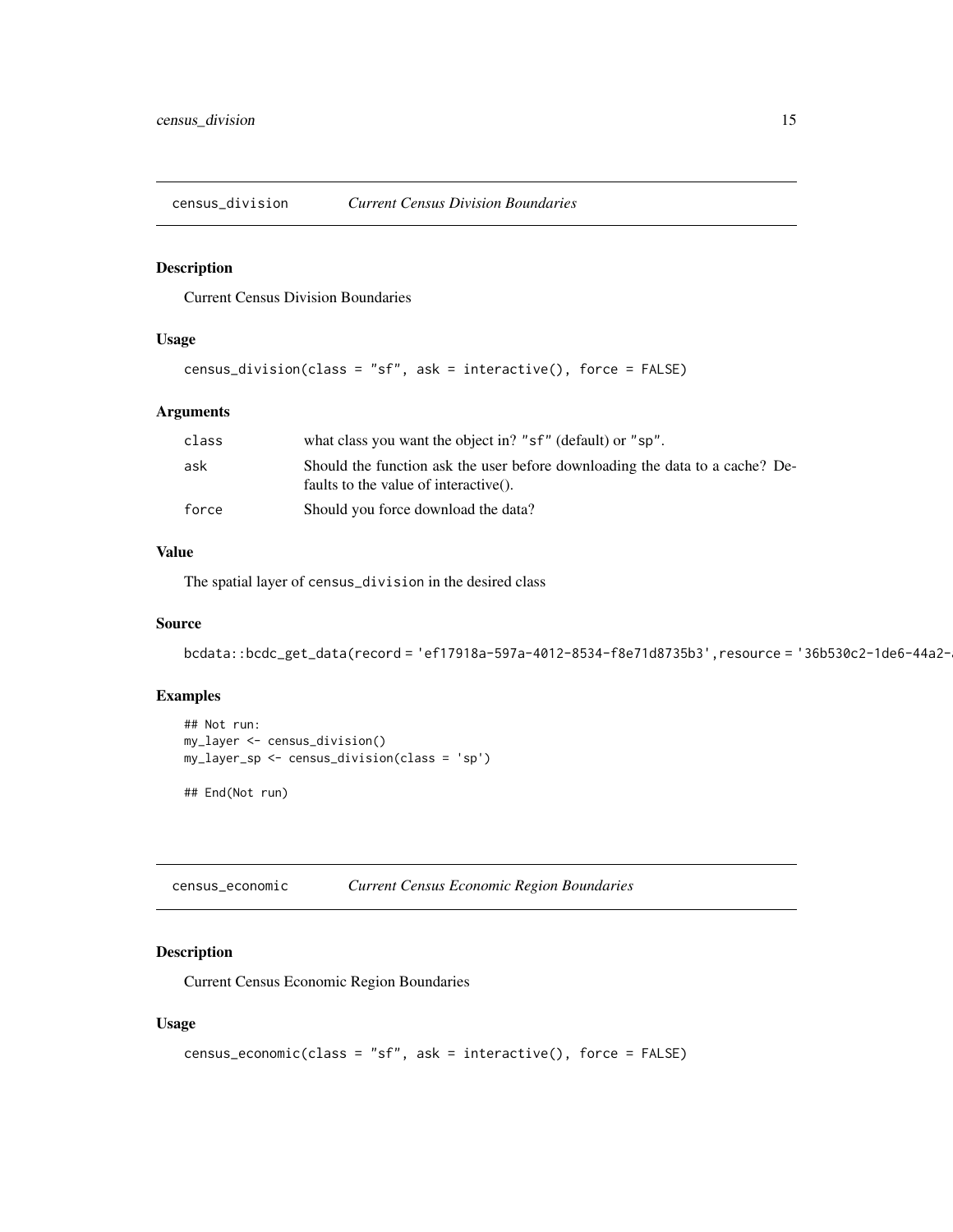### <span id="page-15-0"></span>Arguments

| class | what class you want the object in? "sf" (default) or "sp".                                                            |
|-------|-----------------------------------------------------------------------------------------------------------------------|
| ask   | Should the function ask the user before downloading the data to a cache? De-<br>faults to the value of interactive(). |
| force | Should you force download the data?                                                                                   |

### Value

The spatial layer of census\_economic in the desired class

### Source

bcdata::bcdc\_get\_data(record = '1aebc451-a41c-496f-8b18-6f414cde93b7',resource = '3f0236cf-b1a1-4f1a-

### Examples

```
## Not run:
my_layer <- census_economic()
my_layer_sp <- census_economic(class = 'sp')
```
## End(Not run)

census\_metropolitan\_area

*Current Census Metropolitan Areas*

### Description

Current Census Metropolitan Areas

### Usage

```
census_metropolitan_area(class = "sf", ask = interactive(), force = FALSE)
```
### Arguments

| class | what class you want the object in? "sf" (default) or "sp".                                                            |
|-------|-----------------------------------------------------------------------------------------------------------------------|
| ask   | Should the function ask the user before downloading the data to a cache? De-<br>faults to the value of interactive(). |
| force | Should you force download the data?                                                                                   |

### Value

The spatial layer of census\_metropolitan\_area in the desired class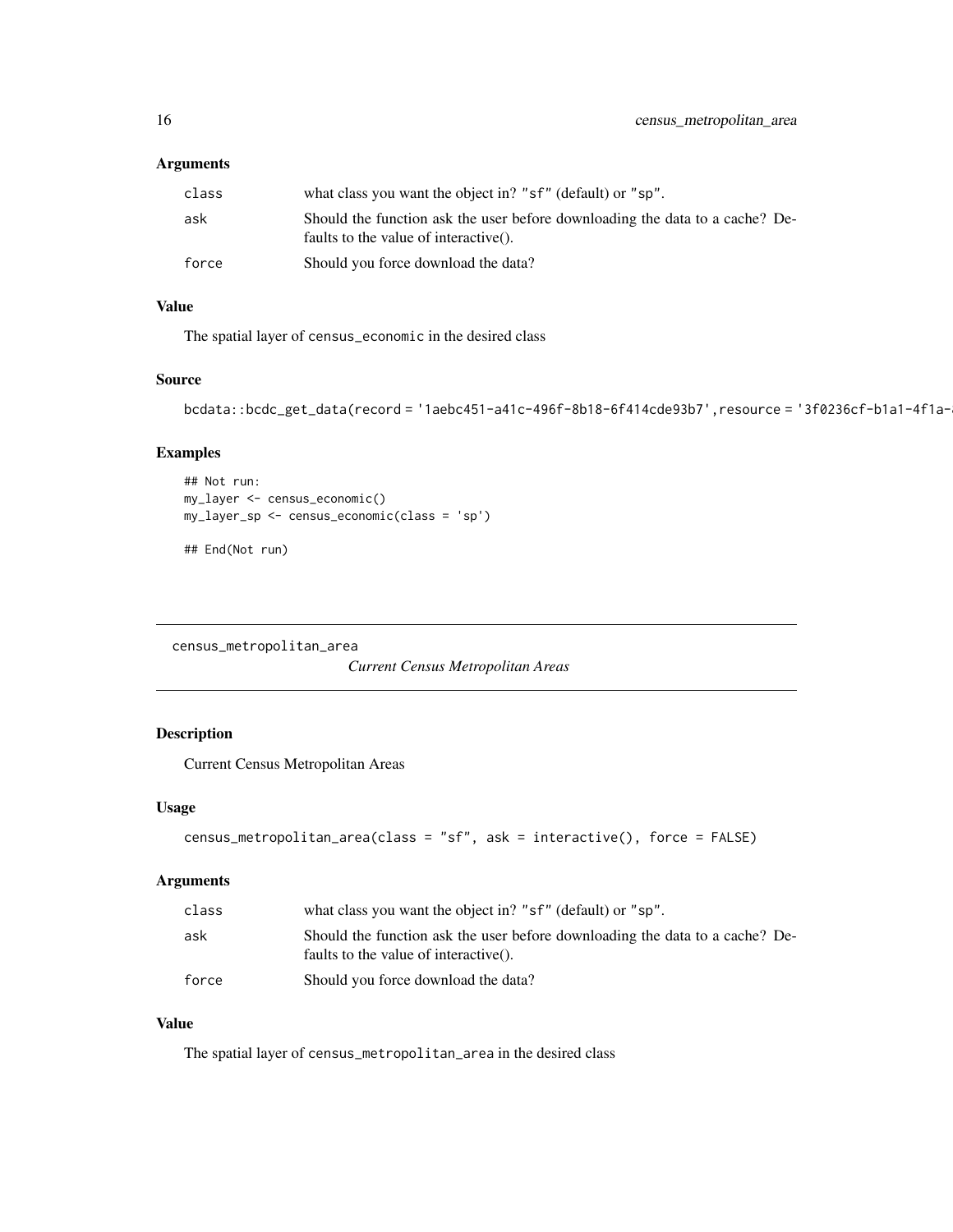### <span id="page-16-0"></span>census\_subdivision 17

#### Source

```
bcdata::bcdc_get_data(record = 'a6fb34b7-0937-4718-8f1f-43dba2c0f407',resource = 'f129a965-363e-4d7e-
```
### Examples

```
## Not run:
my_layer <- census_metropolitan_area()
my_layer_sp <- census_metropolitan_area(class = 'sp')
```
## End(Not run)

census\_subdivision *Current Census Subdivision Boundaries*

### Description

Current Census Subdivision Boundaries

#### Usage

```
census_subdivision(class = "sf", ask = interactive(), force = FALSE)
```
### Arguments

| class | what class you want the object in? "sf" (default) or "sp".                                                            |
|-------|-----------------------------------------------------------------------------------------------------------------------|
| ask   | Should the function ask the user before downloading the data to a cache? De-<br>faults to the value of interactive(). |
| force | Should you force download the data?                                                                                   |

### Value

The spatial layer of census\_subdivision in the desired class

#### Source

```
bcdata::bcdc_get_data(record = '4c5618c6-38dd-4a62-a3de-9408b4974bb6',resource = '98bd1222-57bb-4504-
```
### Examples

```
## Not run:
my_layer <- census_subdivision()
my_layer_sp <- census_subdivision(class = 'sp')
## End(Not run)
```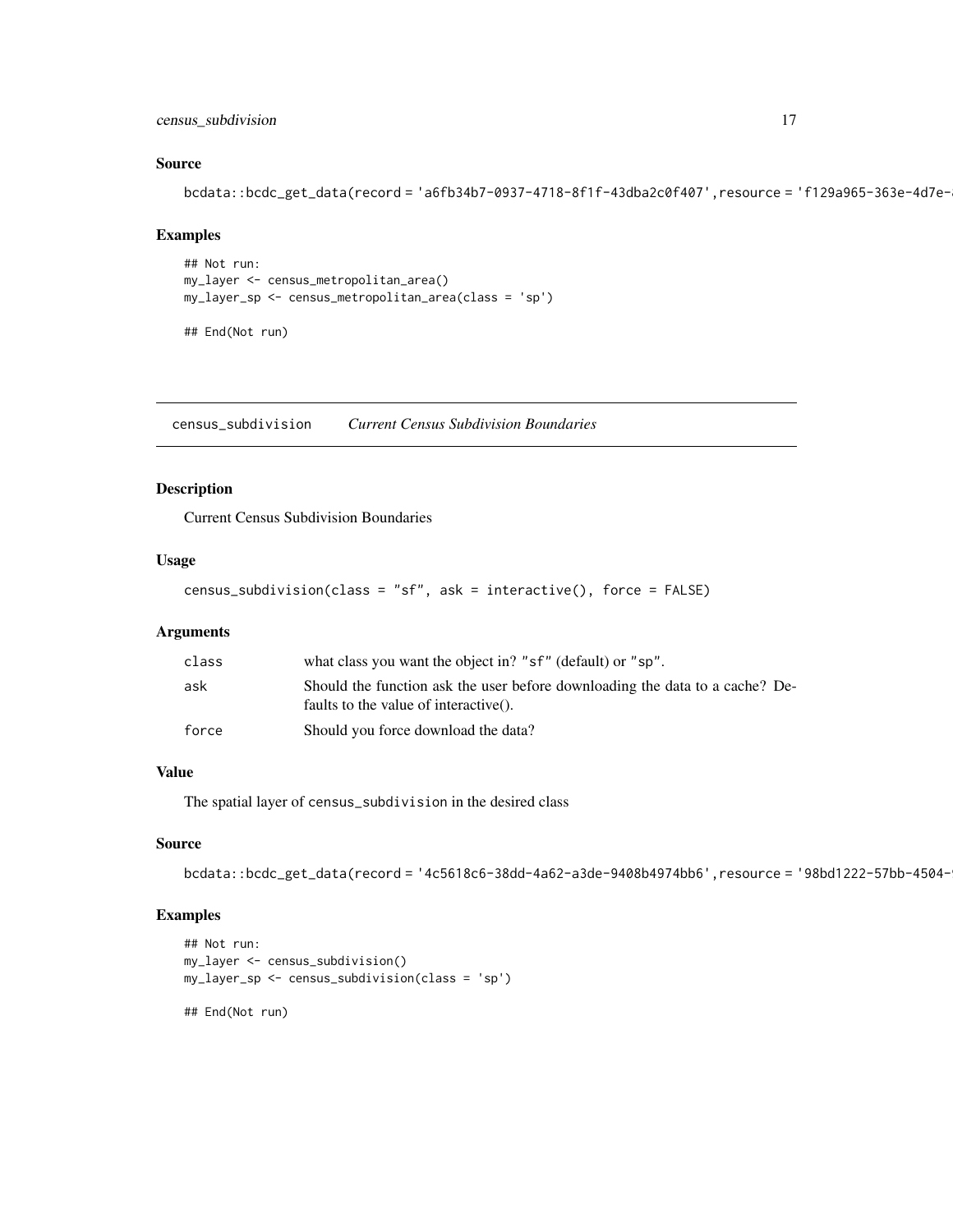<span id="page-17-0"></span>

Current Census Tract Boundaries

#### Usage

```
census_tract(class = "sf", ask = interactive(), force = FALSE)
```
### Arguments

| class | what class you want the object in? "sf" (default) or "sp".                                                            |
|-------|-----------------------------------------------------------------------------------------------------------------------|
| ask   | Should the function ask the user before downloading the data to a cache? De-<br>faults to the value of interactive(). |
| force | Should you force download the data?                                                                                   |

#### Value

The spatial layer of census\_tract in the desired class

### Source

```
bcdata::bcdc_get_data(record = '539aae5b-12f6-4934-9592-9b27acc827f8',resource = 'be767db6-0d4e-4906-
```
### Examples

```
## Not run:
my_layer <- census_tract()
my_layer_sp <- census_tract(class = 'sp')
## End(Not run)
```
<span id="page-17-1"></span>

| combine_nr_rd | Combine Northern Rockies Regional Municipality with Regional Dis- |
|---------------|-------------------------------------------------------------------|
|               | tricts                                                            |

### Description

Combine Northern Rockies Regional Municipality with Regional Districts

```
combine_nr_rd(class = c("sf", "sp"))
```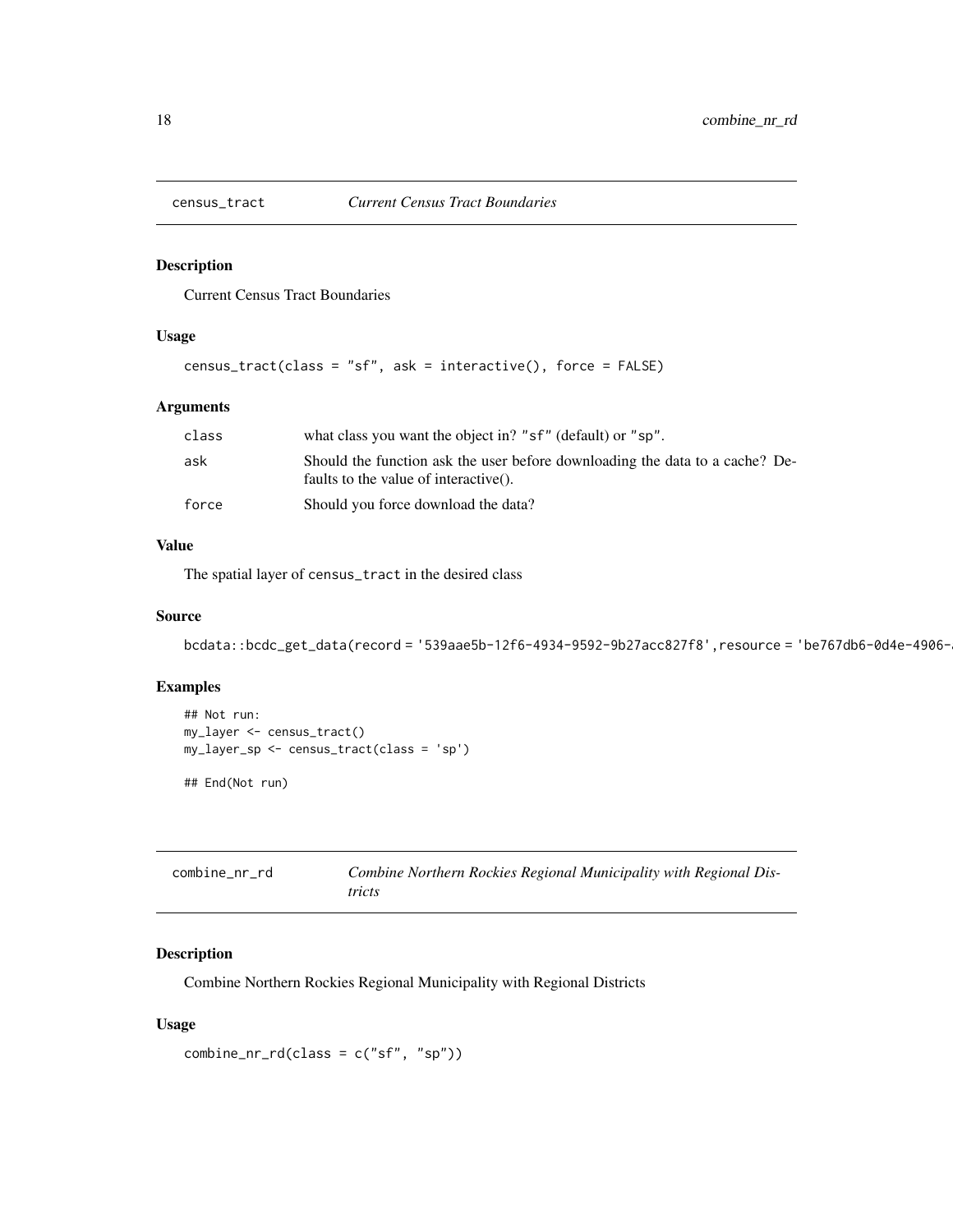### <span id="page-18-0"></span>delete\_cache 19

#### Arguments

class what class you want the object in? "sf" (default) or "sp".

### Value

A layer where the Northern Rockies Regional Municipality has been combined with the Regional Districts to form a full provincial coverage.

#### delete\_cache *View and delete cached files*

### Description

View and delete cached files

Show the files you have in your cache

#### Usage

delete\_cache(files\_to\_delete = NULL)

```
show_cached_files()
```
#### Arguments

```
files_to_delete
```
An optional argument to specify which files or layers should be deleted from the cache. Defaults to deleting all files pausing for permission from user. If a subset of files are specified, the files are immediately deleted.

#### Value

delete\_cache(): A logical of whether the file(s) were successful deleted

show\_cached\_files(): a data.frame with the columns:

- file, the name of the file,
- size\_MB, file size in MB,
- is\_dir, is it a directory? If you have cached tiles from the [cded\(\)](#page-10-1) functions, there will be a row in the data frame showing the total size of the cded tiles cache directory.
- modified, date and time last modified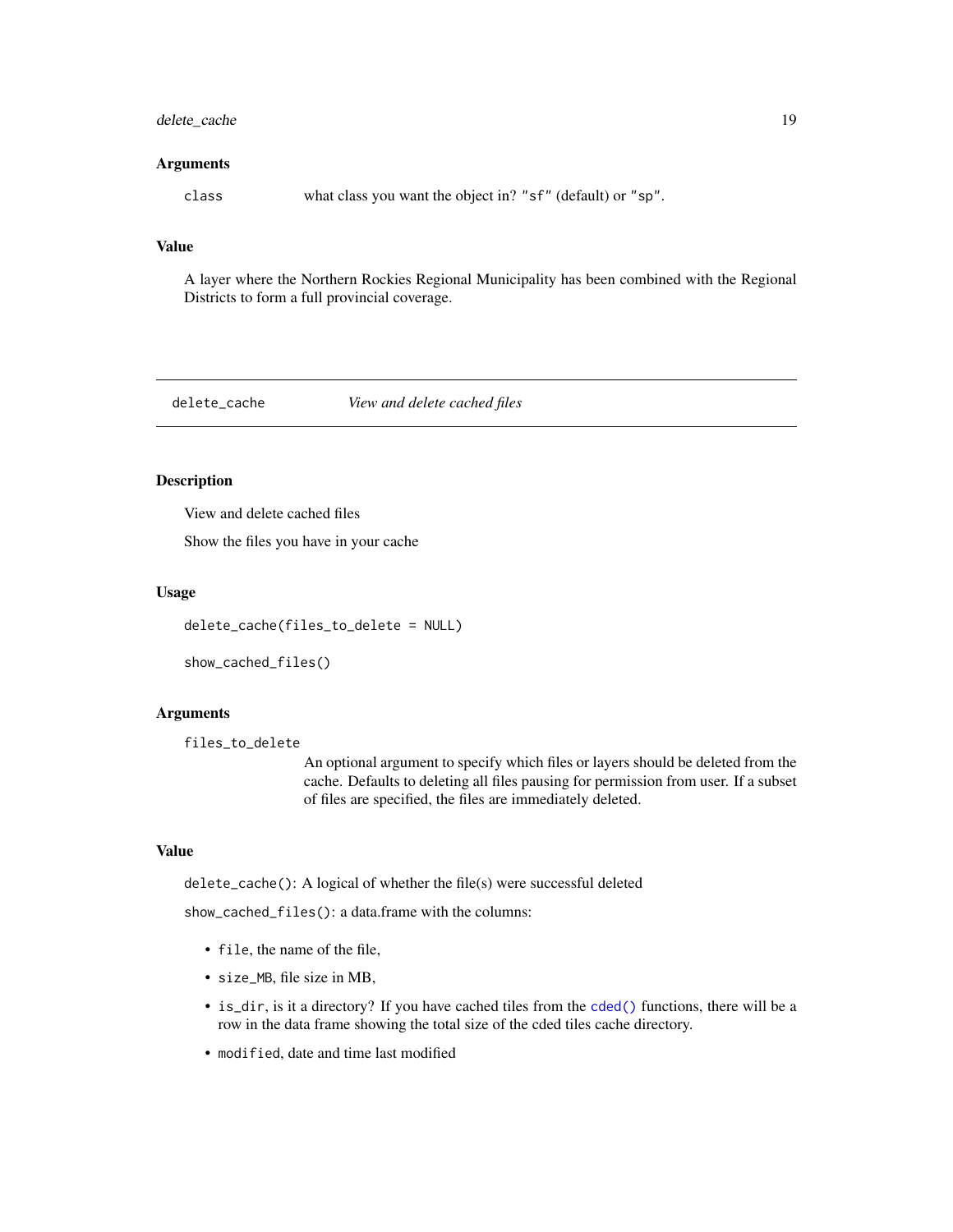### Examples

```
## Not run:
## See which files you have
show_cached_files()
## Delete your whole cache
delete_cache()
## Specify which files are deleted
delete_cache(c('regional_districts.rds', 'bc_cities.rds'))
## End(Not run)
```
ecoprovinces *British Columbia Ecoprovinces*

### Description

British Columbia Ecoprovinces

### Usage

```
ecoprovinces(class = "sf", ask = interactive(), force = FALSE)
```
### Arguments

| class | what class you want the object in? "sf" (default) or "sp".                                                            |
|-------|-----------------------------------------------------------------------------------------------------------------------|
| ask   | Should the function ask the user before downloading the data to a cache? De-<br>faults to the value of interactive(). |
| force | Should you force download the data?                                                                                   |

### Value

The spatial layer of ecoprovinces in the desired class

### Source

```
bcdata::bcdc_get_data(record = '51832f47-efdf-4956-837a-45fc2c9032dd',resource = '811fcedb-1a53-4574-
```
### Examples

```
## Not run:
my_layer <- ecoprovinces()
my_layer_sp <- ecoprovinces(class = 'sp')
## End(Not run)
```
<span id="page-19-0"></span>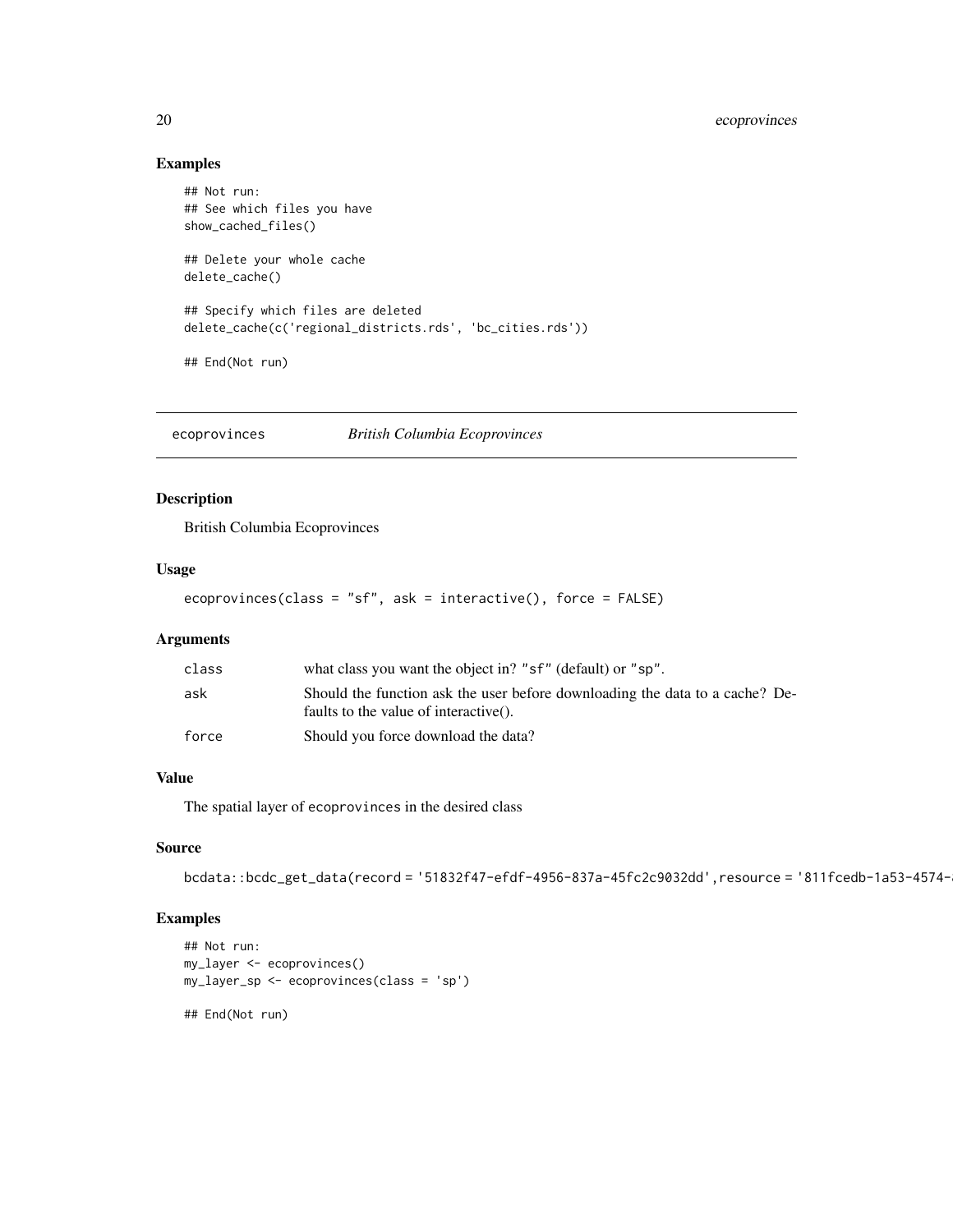<span id="page-20-0"></span>

British Columbia Ecoregions

### Usage

```
ecoregions(class = "sf", ask = interactive(), force = FALSE)
```
### Arguments

| class | what class you want the object in? "sf" (default) or "sp".                                                            |
|-------|-----------------------------------------------------------------------------------------------------------------------|
| ask   | Should the function ask the user before downloading the data to a cache? De-<br>faults to the value of interactive(). |
| force | Should you force download the data?                                                                                   |

### Value

The spatial layer of ecoregions in the desired class

### Source

```
bcdata::bcdc_get_data(record = 'd00389e0-66da-4895-bd56-39a0dd64aa78',resource = 'bd816a86-4f5e-4989-
```
### Examples

```
## Not run:
my_layer <- ecoregions()
my_layer_sp <- ecoregions(class = 'sp')
```
## End(Not run)

ecosections *British Columbia Ecosections*

### Description

British Columbia Ecosections

```
ecosections(class = "sf", ask = interactive(), force = FALSE)
```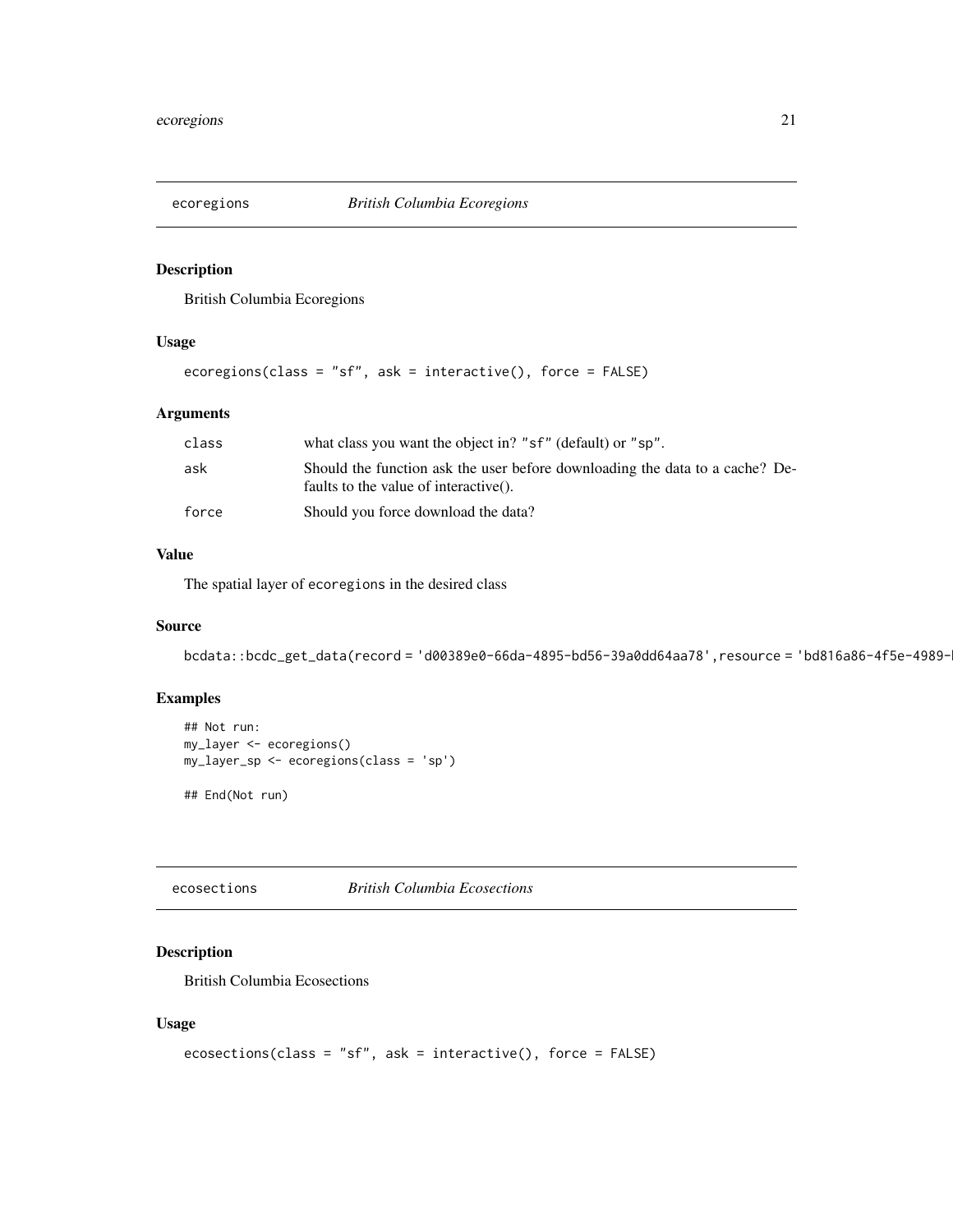### <span id="page-21-0"></span>Arguments

| class | what class you want the object in? "sf" (default) or "sp".                                                            |
|-------|-----------------------------------------------------------------------------------------------------------------------|
| ask   | Should the function ask the user before downloading the data to a cache? De-<br>faults to the value of interactive(). |
|       |                                                                                                                       |
| force | Should you force download the data?                                                                                   |

### Value

The spatial layer of ecosections in the desired class

### Source

```
bcdata::bcdc_get_data(record = 'ccc01f43-860d-4583-8ba4-e72d8379441e',resource = '6b6a3122-7a0b-4c0f-
```
### Examples

```
## Not run:
my_layer <- ecosections()
my_layer_sp <- ecosections(class = 'sp')
```
## End(Not run)

| fix_geo_problems | Check and fix polygons that self-intersect, and sometimes can fix or- |
|------------------|-----------------------------------------------------------------------|
|                  | <i>phan holes</i>                                                     |

#### Description

For sf objects, uses sf::st\_make\_valid. Otherwise, uses the common method of buffering by zero.

### Usage

```
fix_geo_problems(obj, tries = 5)
```
### Arguments

| obi   | The SpatialPolygons* or sf object to check/fix                            |
|-------|---------------------------------------------------------------------------|
| tries | The maximum number of attempts to repair the geometry. Ignored for sf ob- |
|       | iects.                                                                    |

### Details

fix\_self\_intersect has been removed and will no longer work. Use fix\_geo\_problems instead

### Value

The SpatialPolygons\* or sf object, repaired if necessary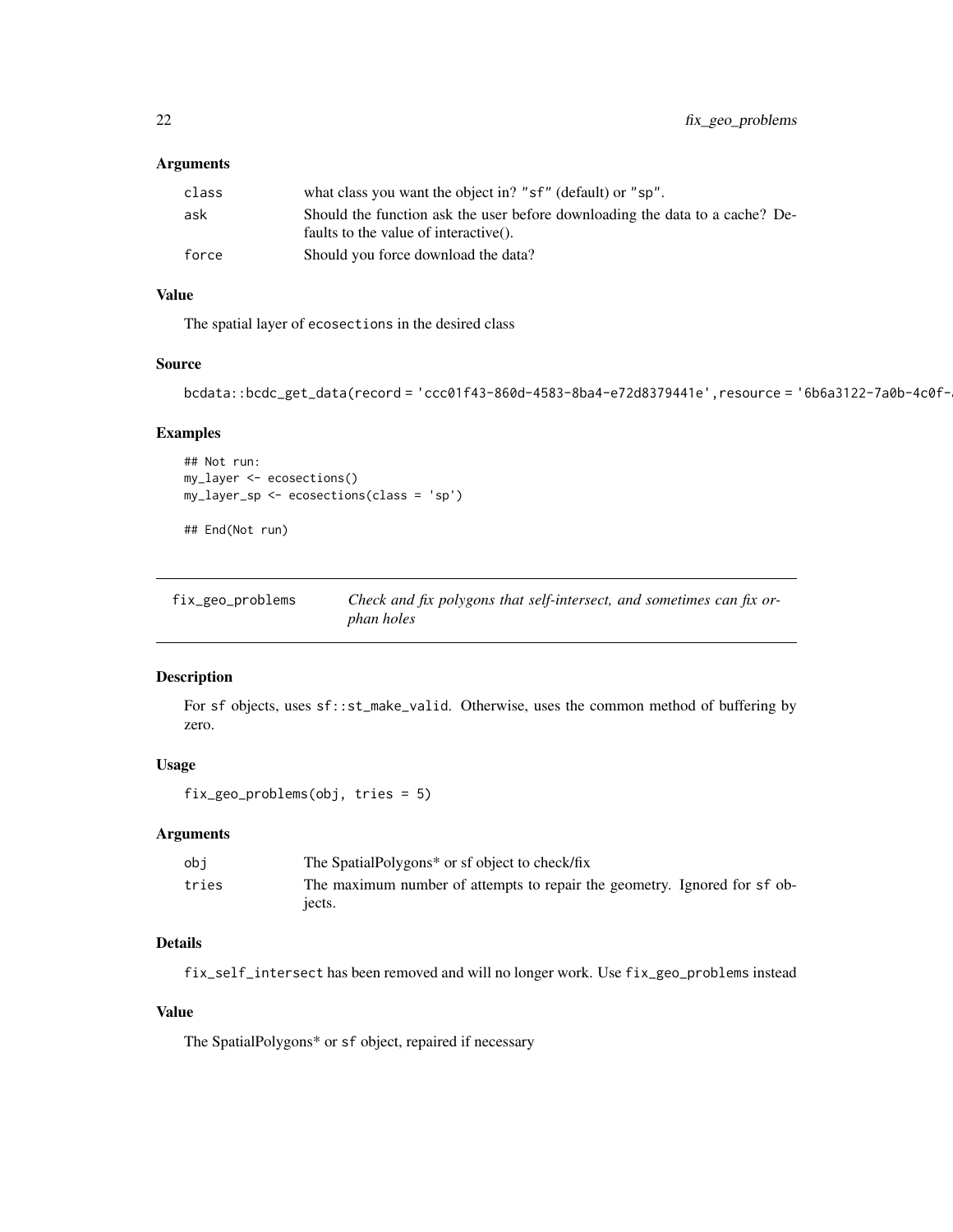<span id="page-22-0"></span>British Columbia Forward Sortation Areas

### Usage

 $fsa(class = "sf", ask = interactive(), force = FALSE)$ 

### Arguments

| class | what class you want the object in? "sf" (default) or "sp".                                                            |
|-------|-----------------------------------------------------------------------------------------------------------------------|
| ask   | Should the function ask the user before downloading the data to a cache? De-<br>faults to the value of interactive(). |
| force | Should you force download the data?                                                                                   |

### Source

http://www12.statcan.gc.ca/census-recensement/2011/geo/bound-limit/files-fichiers/2016/lfsa000b16a\_e.zip

#### Examples

```
## Not run:
my_layer <- fsa()
my_layer_sp <- fsa(class = 'sp')
## End(Not run)
```
<span id="page-22-1"></span>get\_big\_data *Download a large data file*

### Description

Download a large data file

```
get_big_data(
  what,
  class = c("sf", "sp"),
  release = "latest",
  force = FALSE,
  ask = TRUE\mathcal{E}
```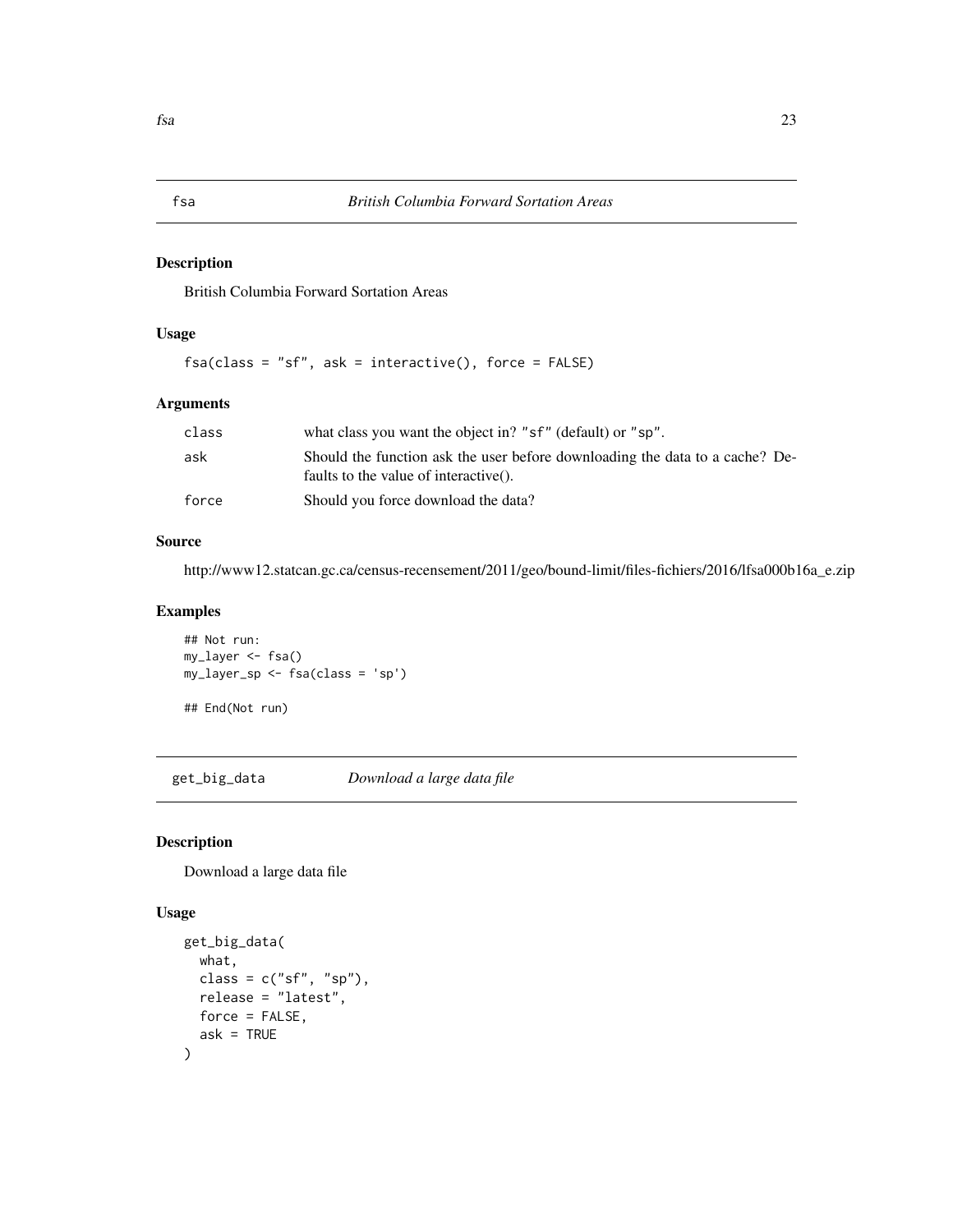### <span id="page-23-0"></span>Arguments

| what    | The name of the object to download                                                    |
|---------|---------------------------------------------------------------------------------------|
| class   | class of object to import; one of "sf" (default) or "sp".                             |
| release | Specific version of bemapsdata to get the desired dataset from. Default "latest"      |
| force   | Force downloading and overwriting existing dataset. Default FALSE                     |
| ask     | Ask whether or not to write to the default data directory for bemaps. Default<br>TRUE |

get\_layer *Get a B.C. spatial layer*

### Description

Get a B.C. spatial layer

### Usage

 $get\_layer(layer, class = c("sf", "sp"), ask = TRUE, force = FALSE, ...)$ 

### Arguments

| laver   | the name of the layer. The list of available layers can be obtained by running<br>available_layers()                      |
|---------|---------------------------------------------------------------------------------------------------------------------------|
| class   | what class you want the object in? "sf" (default) or "sp".                                                                |
| ask     | Should the function ask the user before downloading the data to a cache? De-<br>faults to the value of interactive $()$ . |
| force   | Should you force download the data?                                                                                       |
| $\cdot$ | arguments passed on to get_big_data if the layer needs to be downloaded from<br>a bcmapsdata release.                     |

### Value

the layer requested

### Examples

```
## Not run:
get_layer("bc_bound_hres")
# As a "Spatial" (sp) object
get_layer("watercourses_15M")
## End(Not run)
```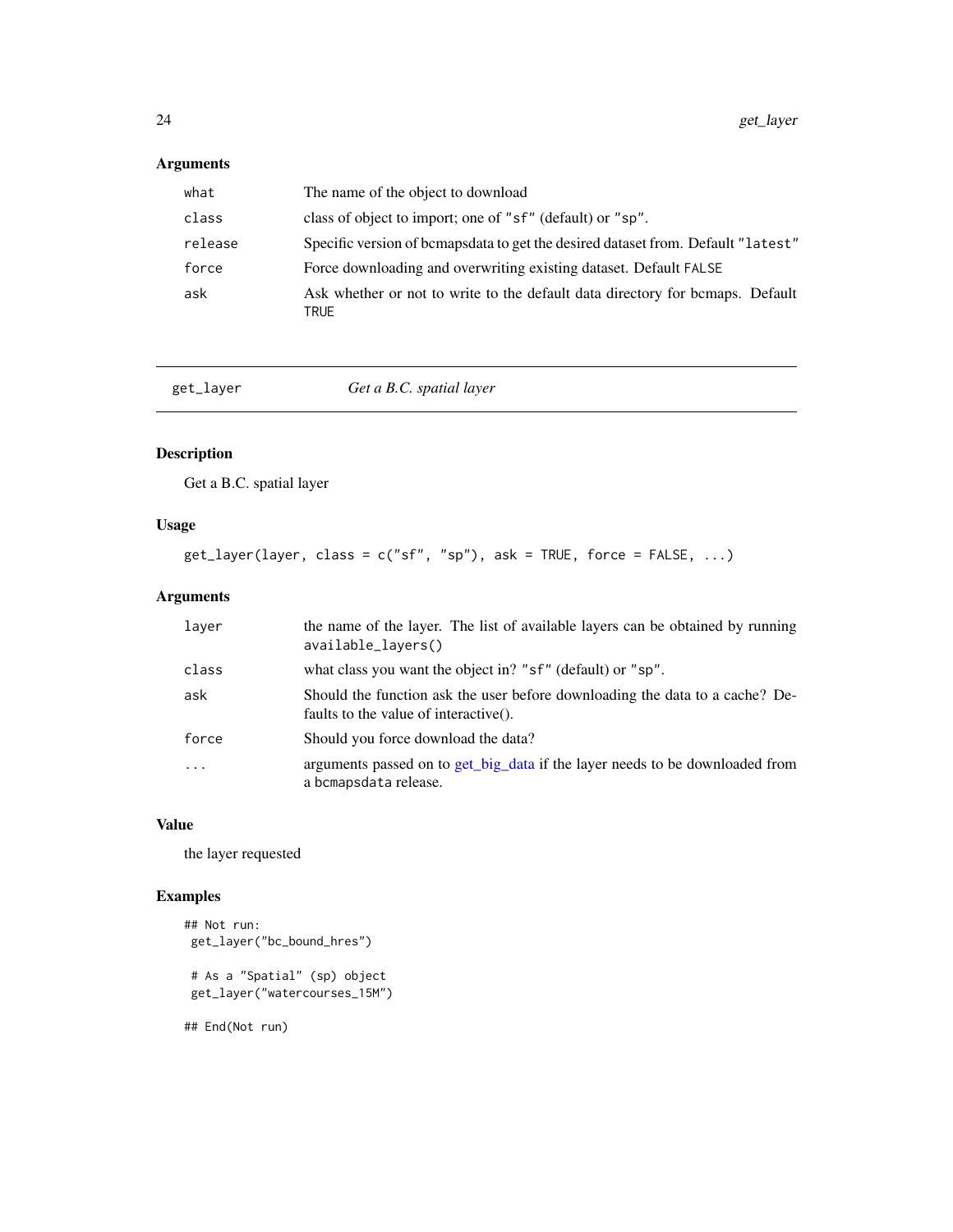<span id="page-24-0"></span>get\_poly\_attribute *Get or calculate the attribute of a list-column containing nested dataframes.*

### Description

For example, self\_union produces a SpatialPolygonsDataFrame that has a column called union\_df, which contains a data. frame for each polygon with the attributes from the constituent polygons.

#### Usage

```
get_poly_attribute(x, col, fun, ...)
```
### **Arguments**

| $\mathsf{X}$         | the list-column in the (SpatialPolygons)DataFrame that contains nested data.frames |
|----------------------|------------------------------------------------------------------------------------|
| col                  | the column in the nested data frames from which to retrieve/calculate attributes   |
| fun                  | function to determine the resulting single attribute from overlapping polygons     |
| $\ddot{\phantom{0}}$ | other parameters passed on to fun                                                  |

#### Value

An atomic vector of the same length as x

#### Examples

```
if (require(sp)) {
 p1 <- Polygon(cbind(c(2,4,4,1,2),c(2,3,5,4,2)))
 p2 <- Polygon(cbind(c(5,4,3,2,5),c(2,3,3,2,2)))
 ps1 <- Polygons(list(p1), "s1")
 ps2 <- Polygons(list(p2), "s2")
 spp <- SpatialPolygons(list(ps1,ps2), 1:2)
 df <- data.frame(a = c(1, 2), b = c("foo", "bar"),
                  c = factor(c("high", "low"), ordered = TRUE,levels = c("low", "high"),
                   stringsAsFactors = FALSE)
 spdf <- SpatialPolygonsDataFrame(spp, df, match.ID = FALSE)
 plot(spdf, col = c(rgb(1, 0, 0, 0.5), rgb(0, 0, 1, 0.5)))unioned_spdf <- self_union(spdf)
 get_poly_attribute(unioned_spdf$union_df, "a", sum)
 get_poly_attribute(unioned_spdf$union_df, "c", max)
}
```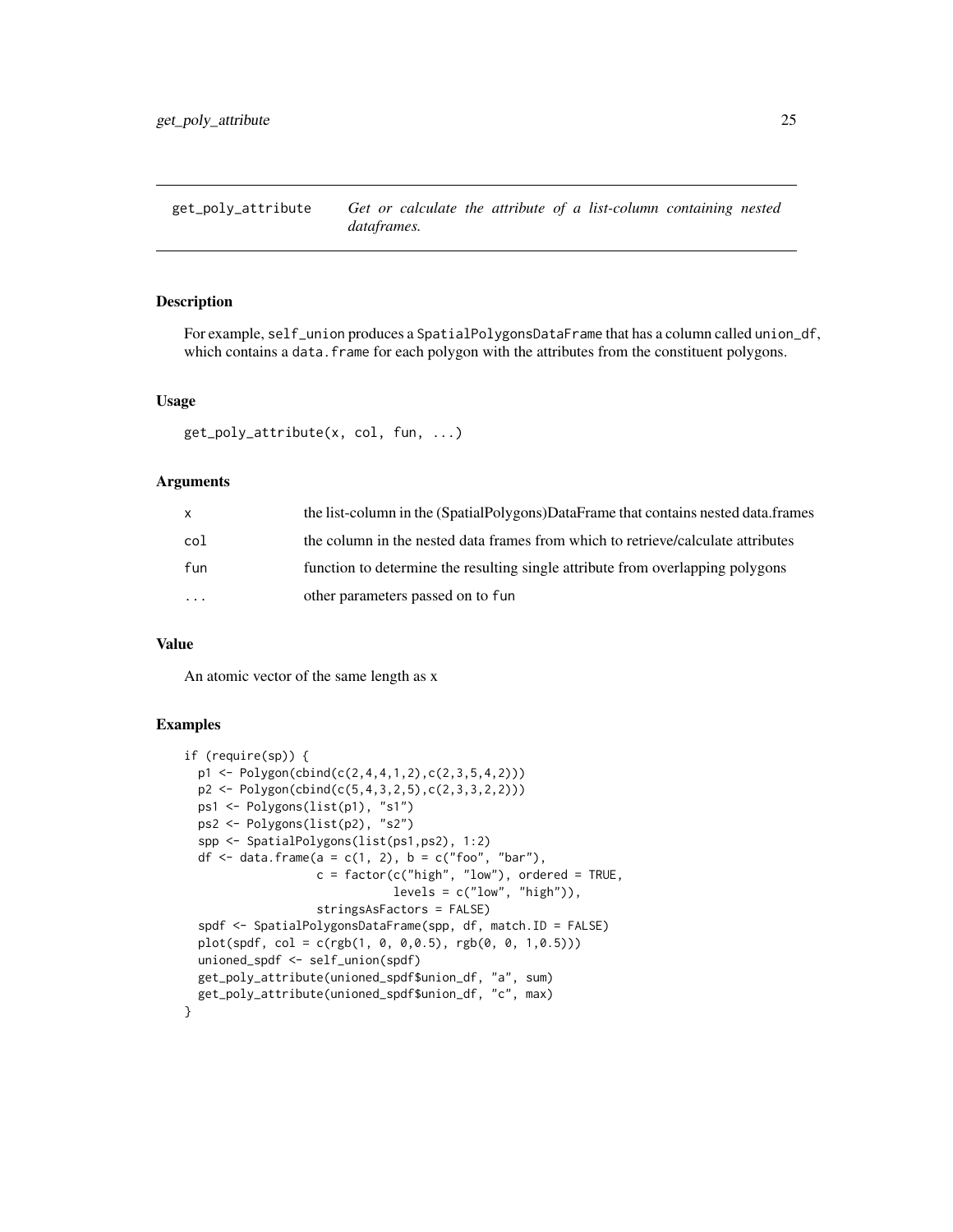<span id="page-25-0"></span>

British Columbia's developed ground water aquifers

### Usage

```
gw_aquifers(class = "sf", ask = interactive(), force = FALSE)
```
### Arguments

| class | what class you want the object in? "sf" (default) or "sp".                                                            |
|-------|-----------------------------------------------------------------------------------------------------------------------|
| ask   | Should the function ask the user before downloading the data to a cache? De-<br>faults to the value of interactive(). |
| force | Should you force download the data?                                                                                   |

#### Value

The spatial layer of gw\_aquifers in the desired class

### Source

```
bcdata::bcdc_get_data(record = '099d69c5-1401-484d-9e19-c121ccb7977c',resource = '8f421e3a-ccd3-4fab-
```
### Examples

```
## Not run:
my_layer <- gw_aquifers()
my_layer_sp <- gw_aquifers(class = 'sp')
```
## End(Not run)

health\_chsa *Community Health Service Areas - CHSA*

### Description

Community Health Service Areas - CHSA

```
health_chsa(class = "sf", ask = interactive(), force = FALSE)
```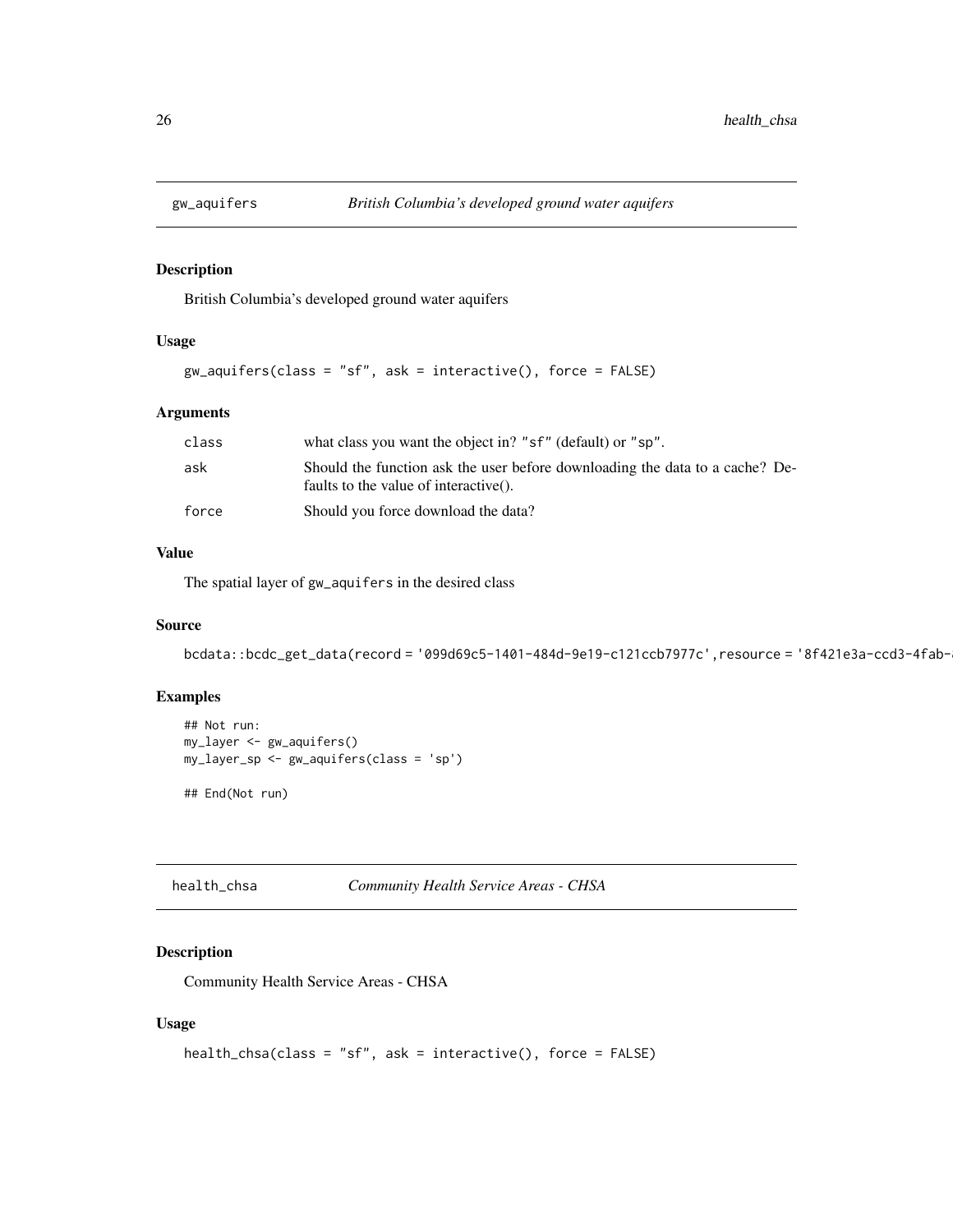#### <span id="page-26-0"></span>health\_ha 27

### Arguments

| class | what class you want the object in? "sf" (default) or "sp".                                                            |
|-------|-----------------------------------------------------------------------------------------------------------------------|
| ask   | Should the function ask the user before downloading the data to a cache? De-<br>faults to the value of interactive(). |
| force | Should you force download the data?                                                                                   |

### Value

The spatial layer of health\_chsa in the desired class

#### Source

```
bcdata::bcdc_get_data(record = '68f2f577-28a7-46b4-bca9-7e9770f2f357',resource = '59065b51-511a-4976-
```
### Examples

```
## Not run:
my_layer <- health_chsa()
my_layer_sp <- health_chsa(class = 'sp')
```
## End(Not run)

health\_ha *Health Authority Boundaries*

#### Description

Health Authority Boundaries

#### Usage

```
health_ha(class = "sf", ask = interactive(), force = FALSE)
```
### Arguments

| class | what class you want the object in? "sf" (default) or "sp".                                                            |
|-------|-----------------------------------------------------------------------------------------------------------------------|
| ask   | Should the function ask the user before downloading the data to a cache? De-<br>faults to the value of interactive(). |
| force | Should you force download the data?                                                                                   |

### Value

The spatial layer of health\_ha in the desired class

### Source

```
bcdata::bcdc_get_data(record = '7bc6018f-bb4f-4e5d-845e-c529e3d1ac3b',resource = '93b79a3c-2da4-4fd4-
```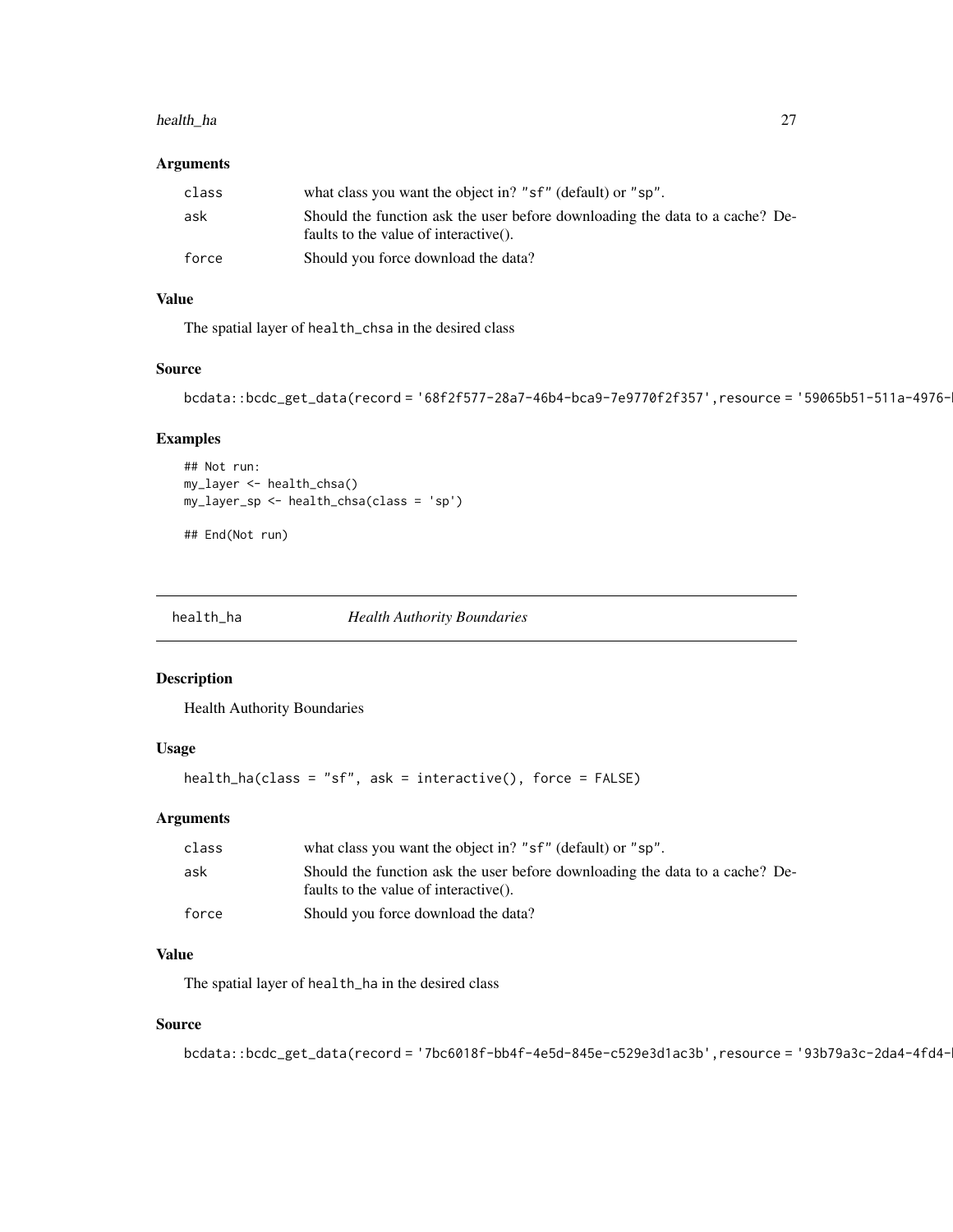### Examples

```
## Not run:
my_layer <- health_ha()
my_layer_sp <- health_ha(class = 'sp')
## End(Not run)
```
### health\_hsda *Health Service Delivery Area Boundaries*

### Description

Health Service Delivery Area Boundaries

### Usage

```
health_hsda(class = "sf", ask = interactive(), force = FALSE)
```
### Arguments

| class | what class you want the object in? "sf" (default) or "sp".                                                            |
|-------|-----------------------------------------------------------------------------------------------------------------------|
| ask   | Should the function ask the user before downloading the data to a cache? De-<br>faults to the value of interactive(). |
| force | Should you force download the data?                                                                                   |

#### Value

The spatial layer of health\_hsda in the desired class

#### Source

```
bcdata::bcdc_get_data(record = '71c930b9-563a-46da-a10f-ead49ccbc390',resource = 'c5dad467-229b-4378-
```
#### Examples

```
## Not run:
my_layer <- health_hsda()
my_layer_sp <- health_hsda(class = 'sp')
```
## End(Not run)

<span id="page-27-0"></span>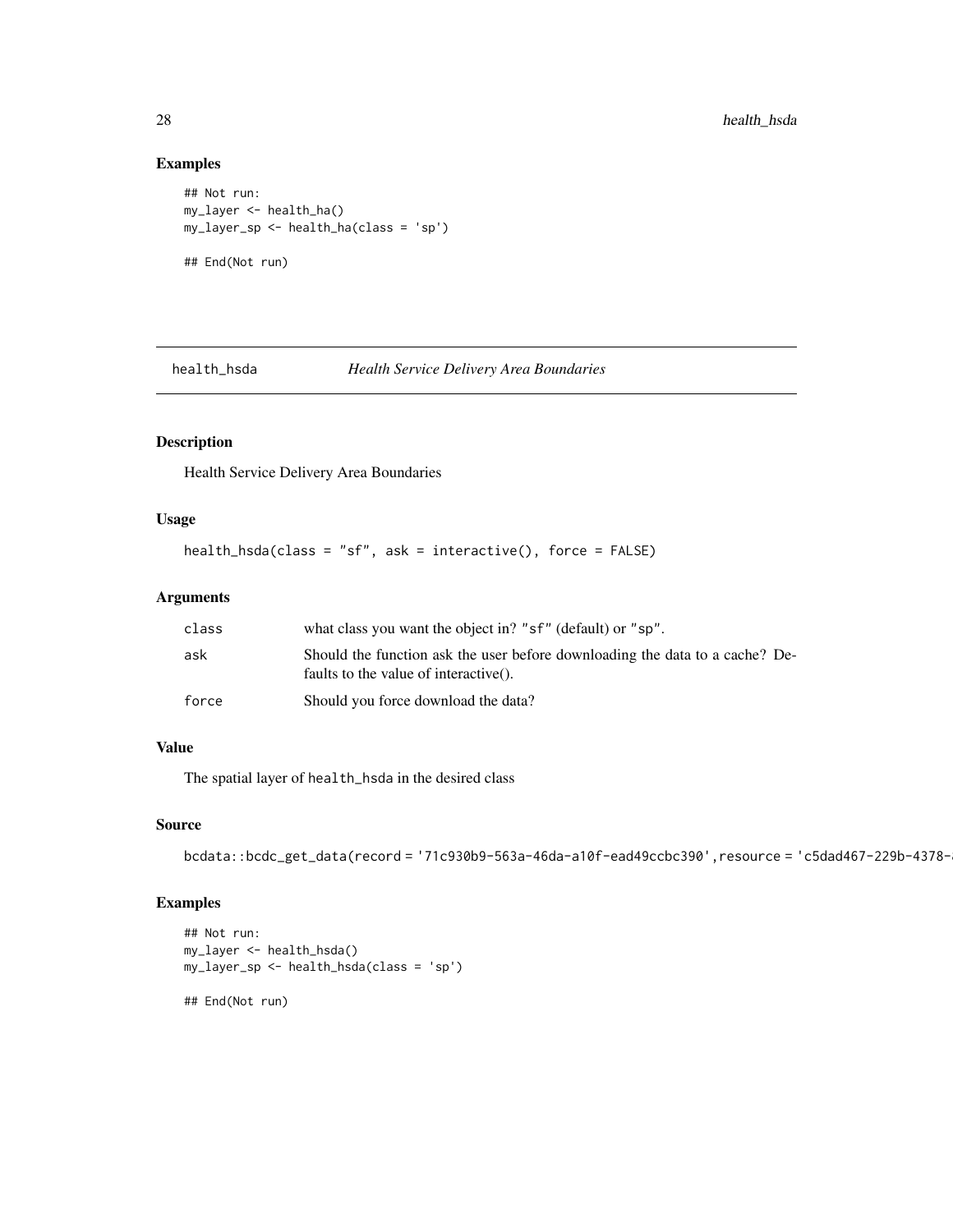<span id="page-28-0"></span>

Local Health Area Boundaries

### Usage

```
health_lha(class = "sf", ask = interactive(), force = FALSE)
```
### Arguments

| class | what class you want the object in? "sf" (default) or "sp".                                                            |
|-------|-----------------------------------------------------------------------------------------------------------------------|
| ask   | Should the function ask the user before downloading the data to a cache? De-<br>faults to the value of interactive(). |
| force | Should you force download the data?                                                                                   |

#### Value

The spatial layer of health\_lha in the desired class

### Source

bcdata::bcdc\_get\_data(record = 'afd021d9-7722-4410-b506-d394c66e74fc',resource = 'd6e951d3-5103-475a-

### Examples

```
## Not run:
my_layer <- health_lha()
my_layer_sp <- health_lha(class = 'sp')
## End(Not run)
```

```
hydrozones Hydrologic Zone Boundaries of British Columbia
```
### Description

Hydrologic Zone Boundaries of British Columbia

```
hydrozones(class = "sf", ask = interactive(), force = FALSE)
```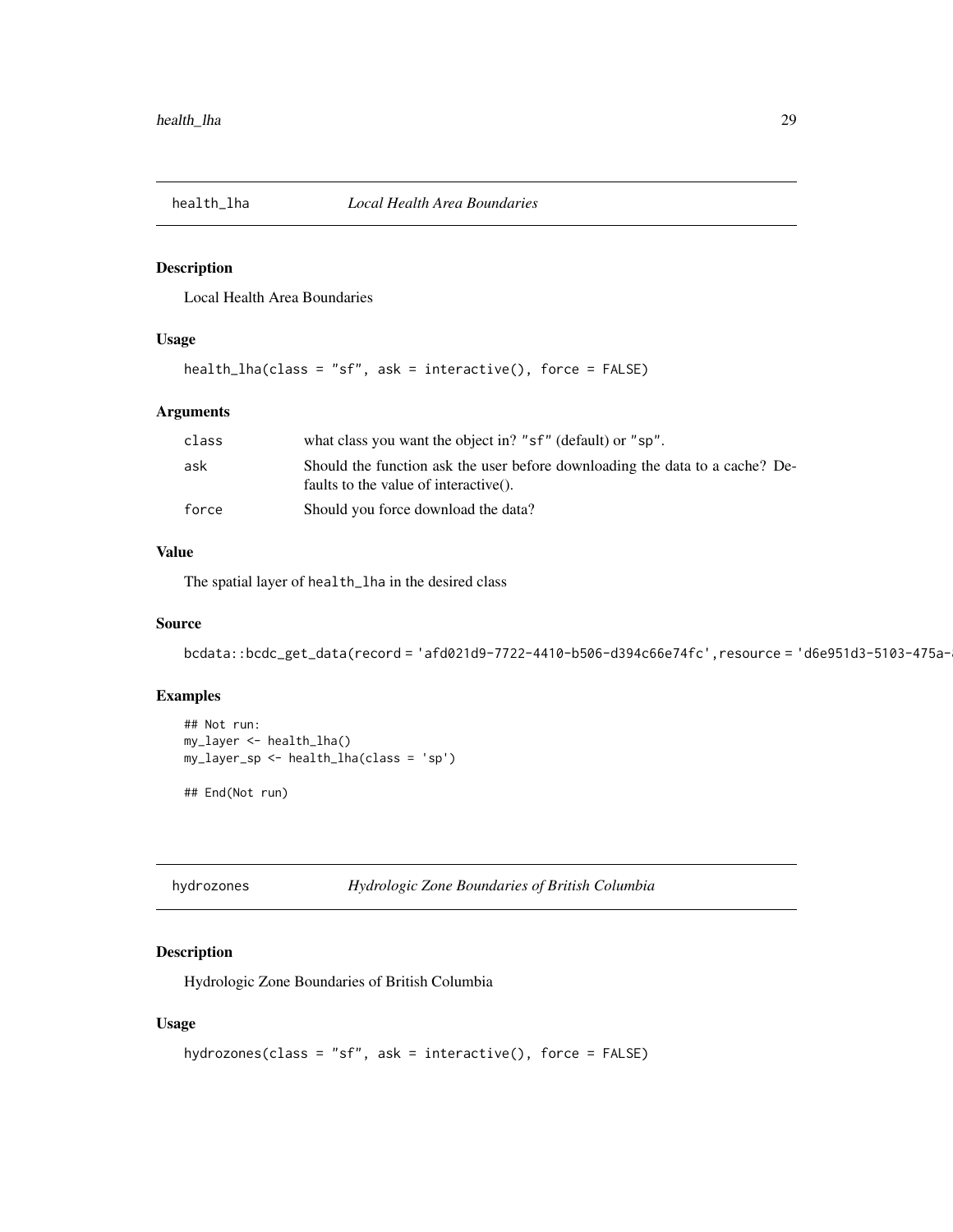#### <span id="page-29-0"></span>Arguments

| class | what class you want the object in? "sf" (default) or "sp".                                                            |
|-------|-----------------------------------------------------------------------------------------------------------------------|
| ask   | Should the function ask the user before downloading the data to a cache? De-<br>faults to the value of interactive(). |
| force | Should you force download the data?                                                                                   |

### Value

The spatial layer of hydrozones in the desired class

### Source

```
bcdata::bcdc_get_data(record = '329fd234-8835-4d44-9aaa-97c37bfc8d92',resource = 'baeb665e-85c7-4a7b-
```
### Examples

```
## Not run:
my_layer <- hydrozones()
my_layer_sp <- hydrozones(class = 'sp')
```
## End(Not run)

| make_shortcuts | Make shortcut functions for data objects in bemaps from B.C. Data |
|----------------|-------------------------------------------------------------------|
|                | Catalogue                                                         |

#### Description

This generates a shortcuts.R file in the R directory, with function definitions and roxygen blocks for each data object in bcmaps. This ensures that each data object can be accessed directly from bcmaps by a function such as bc\_bound(), or airzones("sp").

#### Usage

```
make_shortcuts(file = "R/shortcuts.R")
```
#### Arguments

file the R file where the shortcut file is. Default "R/shortcuts.R"

### Details

Run this function each time you add a new data object.

### Value

TRUE (invisibly)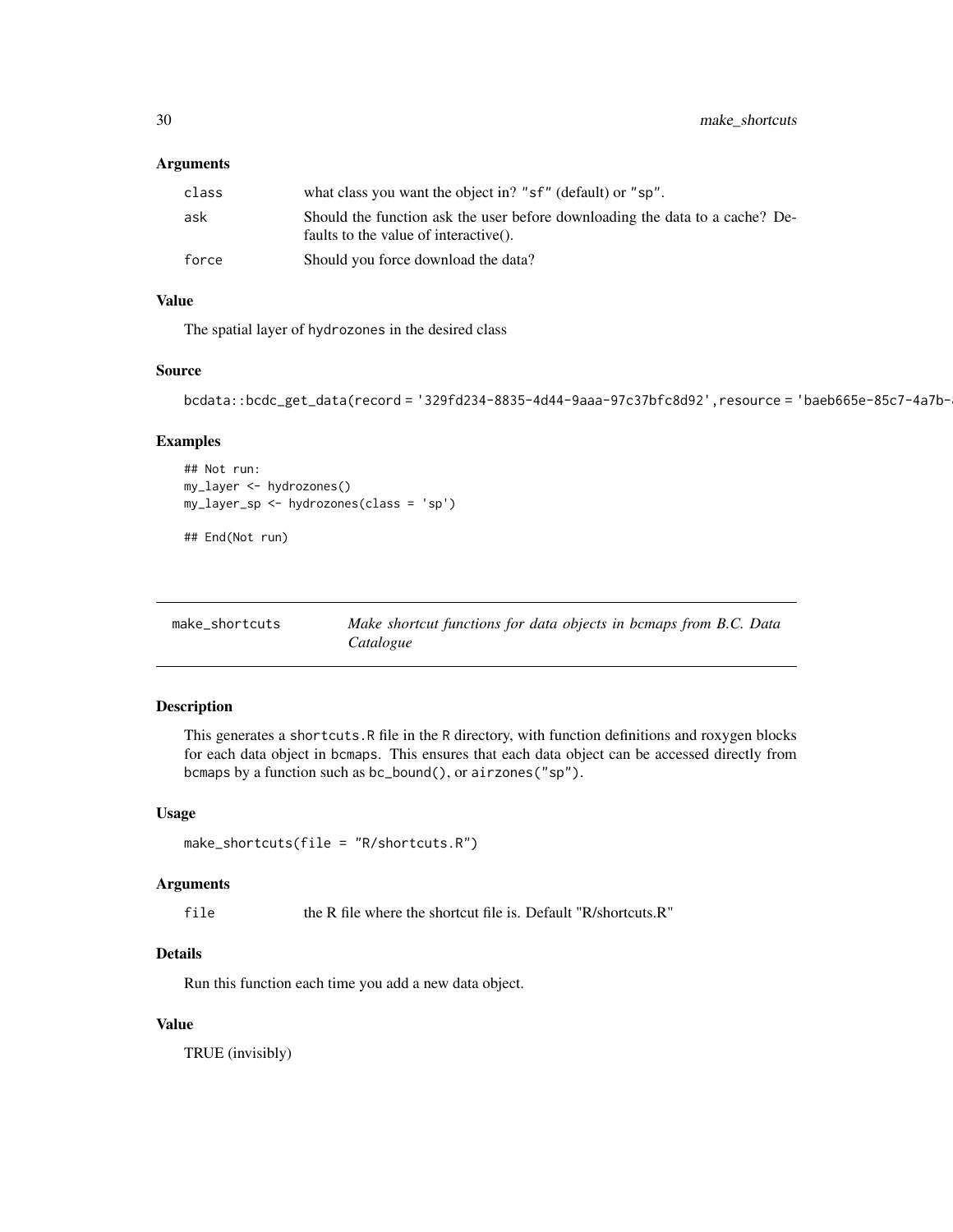<span id="page-30-0"></span>mapsheets\_250K 31

#### Examples

## Not run: make\_shortcut()

## End(Not run)

mapsheets\_250K *NTS 250K Grid - Digital Baseline Mapping at 1:250,000 (NTS)*

### Description

NTS 250K Grid - Digital Baseline Mapping at 1:250,000 (NTS)

### Usage

mapsheets\_250K(class = "sf")

### Arguments

class what class you want the object in? "sf" (default) or "sp".

### Value

The spatial layer of mapsheets\_250K in the desired class

#### Source

https://open.canada.ca/data/en/dataset/055919c2-101e-4329-bfd7-1d0c333c0e62

#### Examples

```
## Not run:
my_layer <- mapsheets_250K()
my_layer_sp <- mapsheets_250K(class = 'sp')
## End(Not run)
```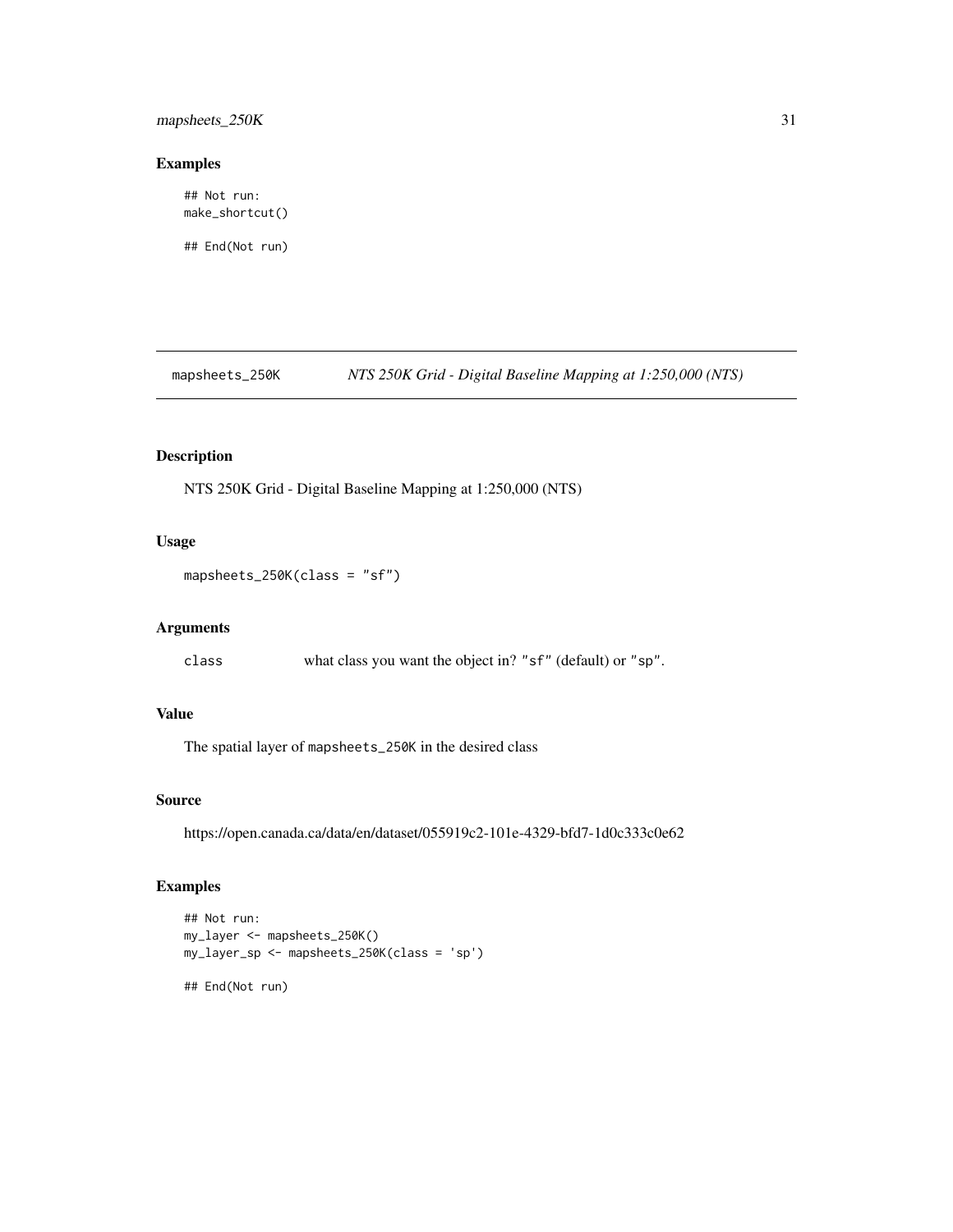<span id="page-31-0"></span>

NTS 50K Grid - Digital Baseline Mapping at 1:50,000 (NTS)

#### Usage

```
mapsheets_50K(class = "sf")
```
### Arguments

class what class you want the object in? "sf" (default) or "sp".

### Value

The spatial layer of mapsheets\_50K in the desired class

### Source

https://open.canada.ca/data/en/dataset/055919c2-101e-4329-bfd7-1d0c333c0e62

### Examples

```
## Not run:
my_layer <- mapsheets_50K()
my_layer_sp <- mapsheets_50K(class = 'sp')
## End(Not run)
```
municipalities *British Columbia Municipalities*

### Description

British Columbia Municipalities

```
municipalities(class = "sf", ask = interactive(), force = FALSE)
```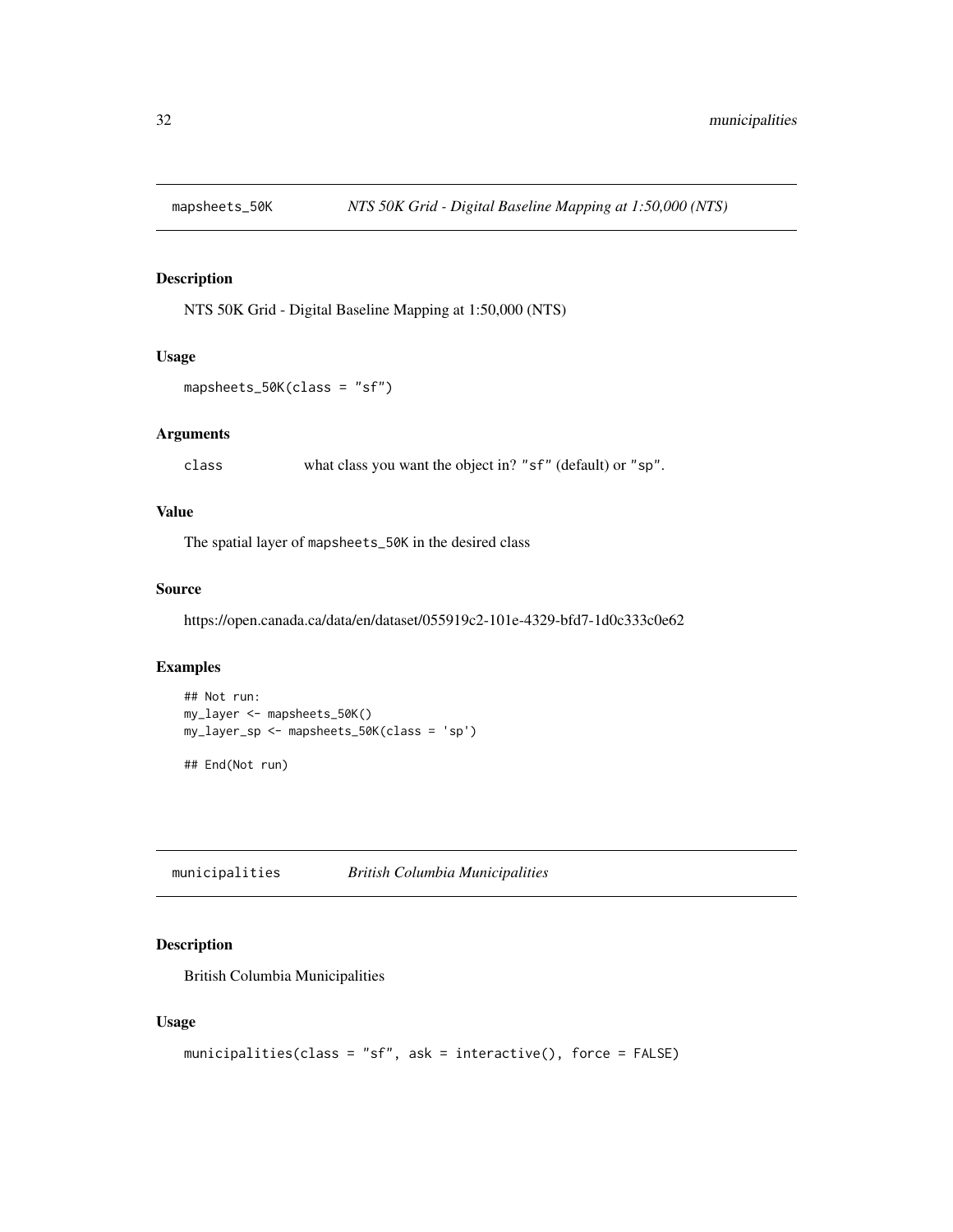#### <span id="page-32-0"></span>nr\_areas 33

#### Arguments

| class | what class you want the object in? "sf" (default) or "sp".                                                            |
|-------|-----------------------------------------------------------------------------------------------------------------------|
| ask   | Should the function ask the user before downloading the data to a cache? De-<br>faults to the value of interactive(). |
| force | Should you force download the data?                                                                                   |

### Value

The spatial layer of municipalities in the desired class

### Source

```
bcdata::bcdc_get_data(record = 'e3c3c580-996a-4668-8bc5-6aa7c7dc4932',resource = '25c95b07-5882-47ff-
```
### See Also

[combine\\_nr\\_rd\(\)](#page-17-1) to combine Regional Districts and the Northern Rockies Regional Municipality into one layer

#### Examples

```
## Not run:
my_layer <- municipalities()
my_layer_sp <- municipalities(class = 'sp')
```
## End(Not run)

nr\_areas *British Columbia Natural Resource (NR) Areas*

### Description

British Columbia Natural Resource (NR) Areas

### Usage

```
nr_areas(class = "sf", ask = interactive(), force = FALSE)
```
### Arguments

| class | what class you want the object in? "sf" (default) or "sp".                                                            |
|-------|-----------------------------------------------------------------------------------------------------------------------|
| ask   | Should the function ask the user before downloading the data to a cache? De-<br>faults to the value of interactive(). |
| force | Should you force download the data?                                                                                   |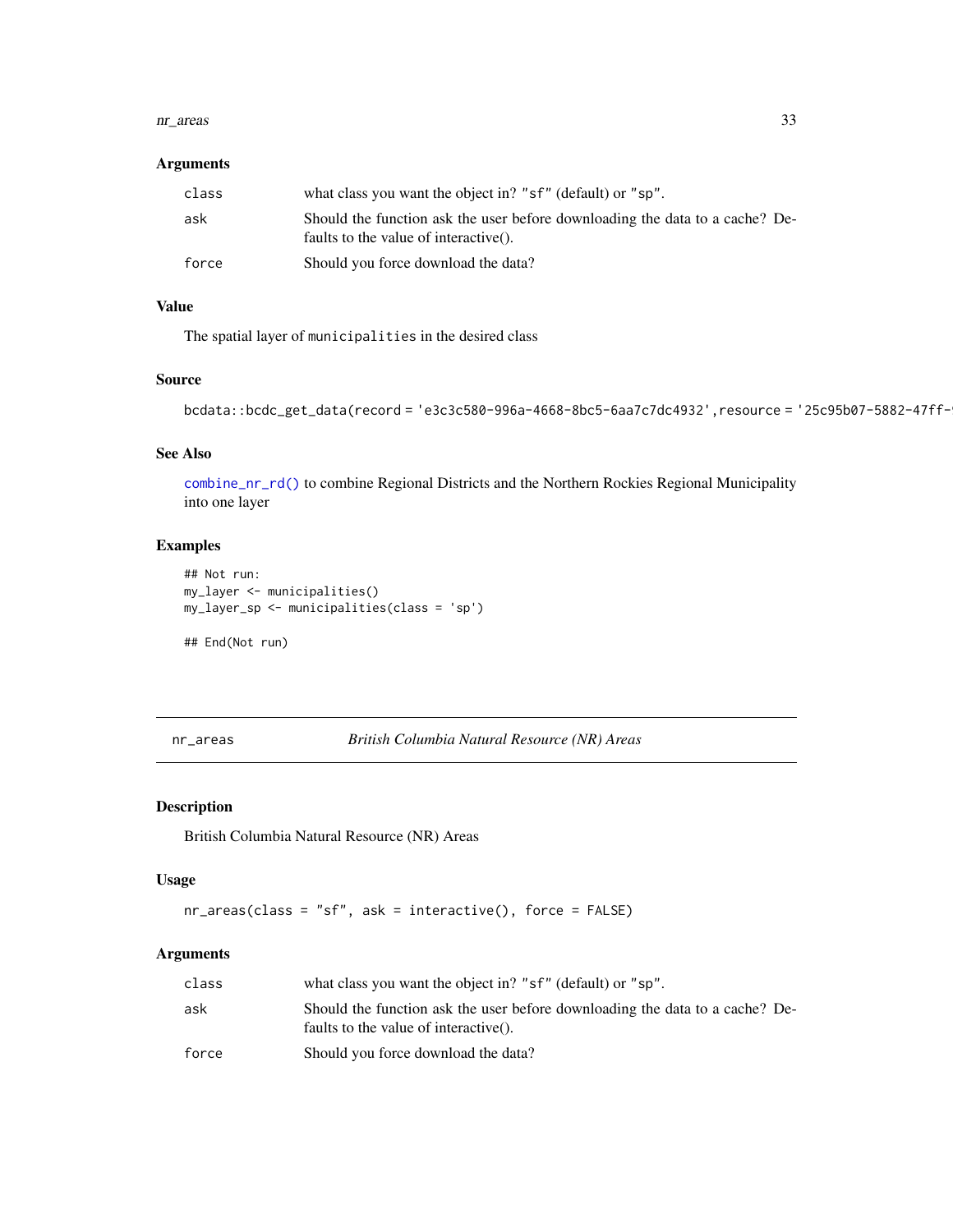<span id="page-33-0"></span>34 nr\_districts

### Value

The spatial layer of nr\_areas in the desired class

### Source

bcdata::bcdc\_get\_data(record = 'c1861ba4-abb8-4947-b3e5-7f7c4d7257d5',resource = '4b317896-1a42-4c03-

### Examples

```
## Not run:
my_layer <- nr_areas()
my_layer_sp <- nr_areas(class = 'sp')
## End(Not run)
```
nr\_districts *British Columbia Natural Resource (NR) Districts*

#### Description

British Columbia Natural Resource (NR) Districts

#### Usage

```
nr_districts(class = "sf", ask = interactive(), force = FALSE)
```
#### Arguments

| class | what class you want the object in? "sf" (default) or "sp".                   |
|-------|------------------------------------------------------------------------------|
| ask   | Should the function ask the user before downloading the data to a cache? De- |
|       | faults to the value of interactive().                                        |
| force | Should you force download the data?                                          |

### Value

The spatial layer of nr\_districts in the desired class

### Source

bcdata::bcdc\_get\_data(record = '0bc73892-e41f-41d0-8d8e-828c16139337',resource = 'e6676e55-2a6f-4b2b-

### Examples

```
## Not run:
my_layer <- nr_districts()
my_layer_sp <- nr_districts(class = 'sp')
```
## End(Not run)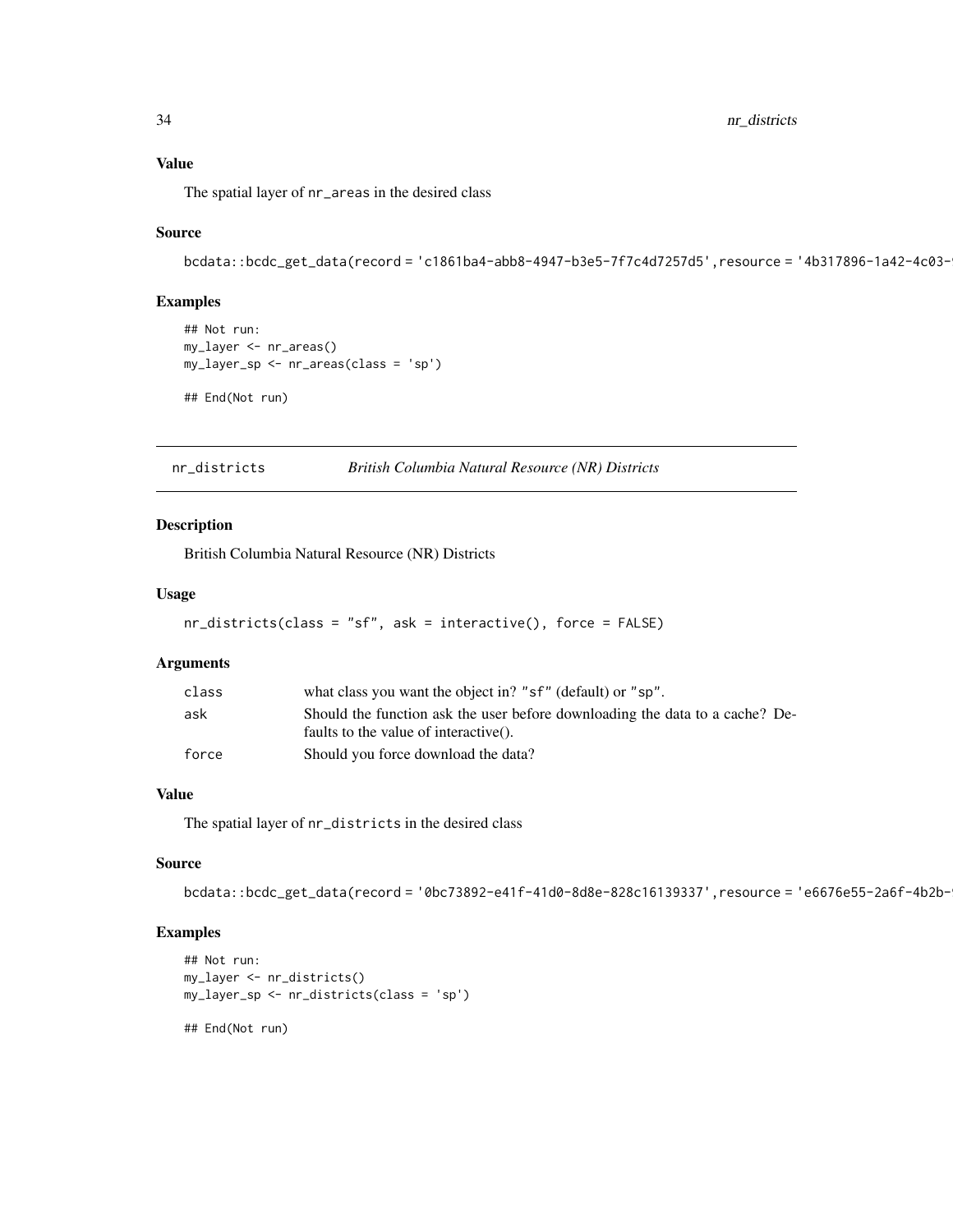<span id="page-34-0"></span>

British Columbia Natural Resource (NR) Regions

#### Usage

```
nr_regions(class = "sf", ask = interactive(), force = FALSE)
```
### Arguments

| class | what class you want the object in? "sf" (default) or "sp".                                                            |
|-------|-----------------------------------------------------------------------------------------------------------------------|
| ask   | Should the function ask the user before downloading the data to a cache? De-<br>faults to the value of interactive(). |
| force | Should you force download the data?                                                                                   |

### Value

The spatial layer of nr\_regions in the desired class

#### Source

bcdata::bcdc\_get\_data(record = 'dfc492c0-69c5-4c20-a6de-2c9bc999301f',resource = 'ec636f64-9c5f-4704-

### Examples

```
## Not run:
my_layer <- nr_regions()
my_layer_sp <- nr_regions(class = 'sp')
## End(Not run)
```
raster\_by\_poly *Overlay a SpatialPolygonsDataFrame or sf polygons layer on a raster*

## *layer and clip the raster to each polygon. Optionally done in parallel*

### Description

Overlay a SpatialPolygonsDataFrame or sf polygons layer on a raster layer and clip the raster to each polygon. Optionally done in parallel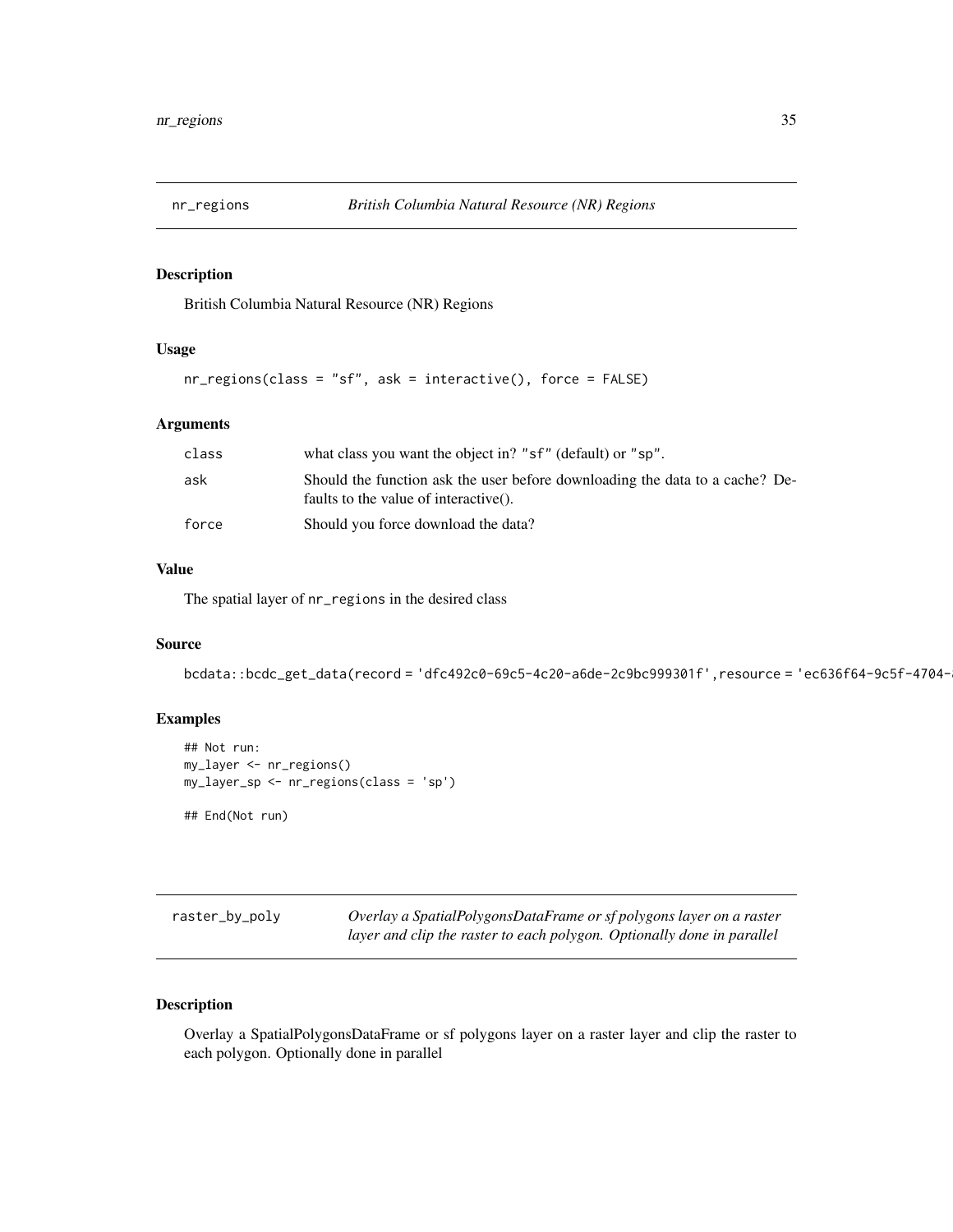### Usage

```
raster_by_poly(
  raster_layer,
 poly,
 poly_field,
 summarize = FALSE,
 parallel = FALSE
)
```
### Arguments

| raster_layer | the raster layer                                                                                                                                         |
|--------------|----------------------------------------------------------------------------------------------------------------------------------------------------------|
| poly         | a SpatialPolygonsDataFrame layer or sf layer                                                                                                             |
| poly_field   | the field on which to split the SpatialPolygonsDataFrame                                                                                                 |
| summarize    | Should the function summarise the raster values in each polygon to a vector?<br>Default FALSE                                                            |
| parallel     | process in parallel? Default FALSE. If TRUE, it is up to the user to call future: : plan()<br>(or set options) to specify what parallel strategy to use. |

### Value

a list of RasterLayers if summarize = FALSE otherwise a list of vectors.

regional\_districts *British Columbia Regional Districts*

### Description

British Columbia Regional Districts

### Usage

```
regional_districts(class = "sf", ask = interactive(), force = FALSE)
```
### Arguments

| class | what class you want the object in? "sf" (default) or "sp".                                                            |
|-------|-----------------------------------------------------------------------------------------------------------------------|
| ask   | Should the function ask the user before downloading the data to a cache? De-<br>faults to the value of interactive(). |
| force | Should you force download the data?                                                                                   |

### Value

The spatial layer of regional\_districts in the desired class

<span id="page-35-0"></span>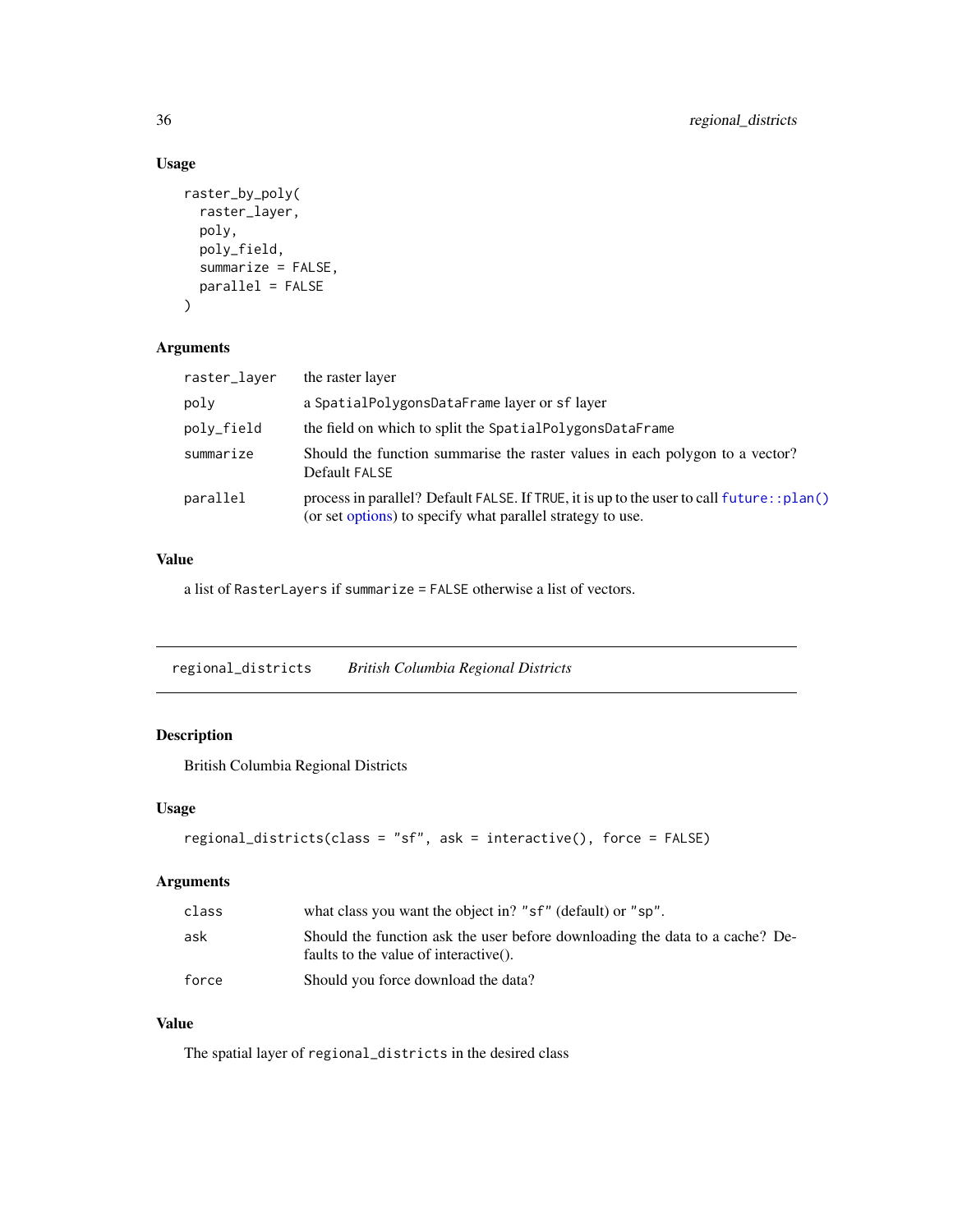### <span id="page-36-0"></span>self\_union 37

### Source

```
bcdata::bcdc_get_data(record = 'd1aff64e-dbfe-45a6-af97-582b7f6418b9',resource = '57c7f719-dc87-415c-
```
#### See Also

[combine\\_nr\\_rd\(\)](#page-17-1) to combine Regional Districts and the Northern Rockies Regional Municipality into one layer

#### Examples

```
## Not run:
my_layer <- regional_districts()
my_layer_sp <- regional_districts(class = 'sp')
## End(Not run)
```

| self_union | Union a SpatialPolygons* object with itself to remove overlaps, while |
|------------|-----------------------------------------------------------------------|
|            | <i>retaining attributes</i>                                           |

#### Description

The IDs of source polygons are stored in a list-column called union\_ids, and original attributes (if present) are stored as nested dataframes in a list-column called union\_df

#### Usage

self\_union(x)

### Arguments

x A SpatialPolygons or SpatialPolygonsDataFrame object

### Value

A SpatialPolygons or SpatialPolygonsDataFrame object

#### Examples

```
if (require(sp)) {
  p1 <- Polygon(cbind(c(2,4,4,1,2),c(2,3,5,4,2)))
  p2 \leftarrow \text{Polygon}(\text{cbind}(c(5,4,3,2,5), c(2,3,3,2,2)))ps1 <- Polygons(list(p1), "s1")
  ps2 <- Polygons(list(p2), "s2")
  spp <- SpatialPolygons(list(ps1,ps2), 1:2)
```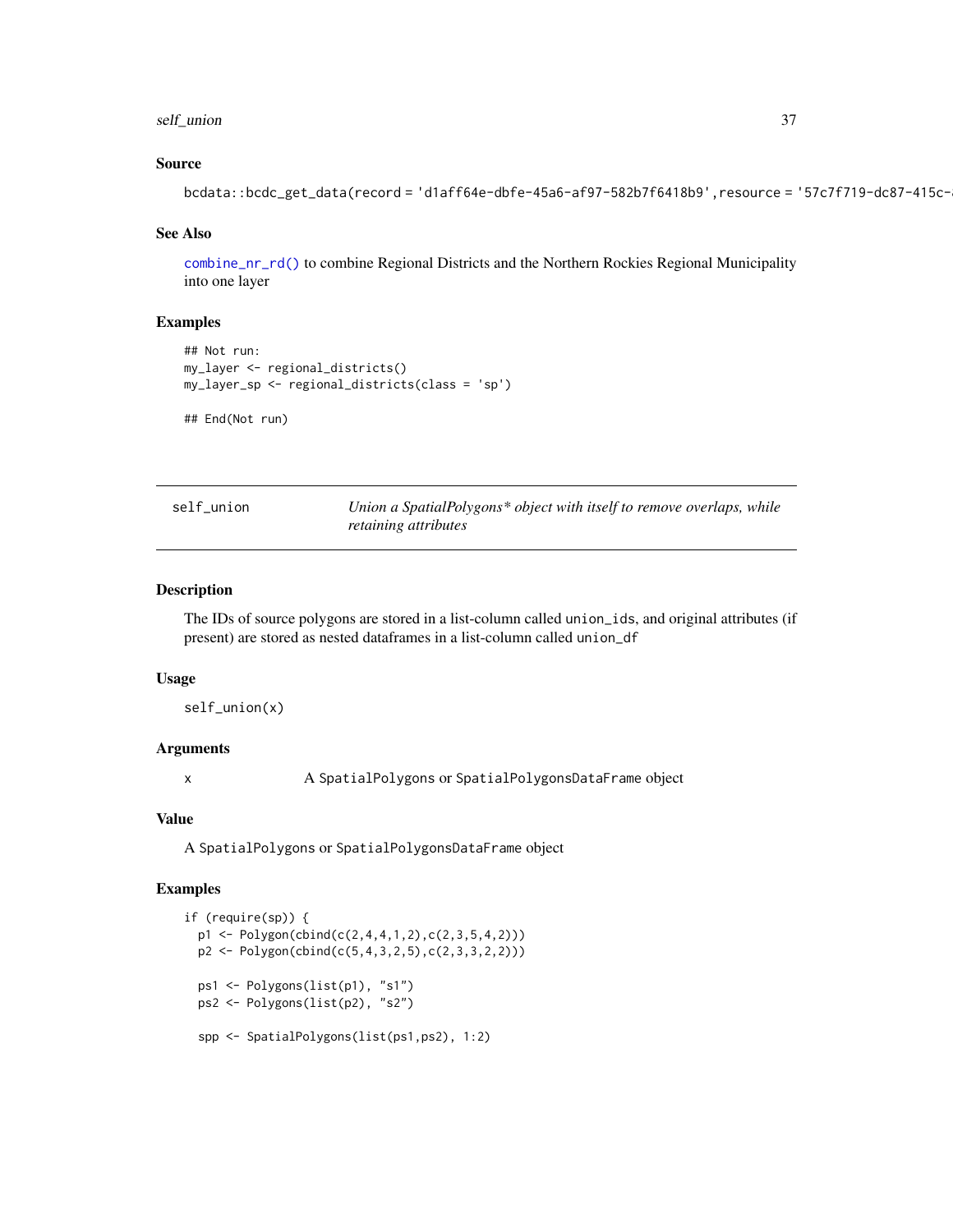```
df \le data.frame(a = c("A", "B"), b = c("foo", "bar"),
                   stringsAsFactors = FALSE)
 spdf <- SpatialPolygonsDataFrame(spp, df, match.ID = FALSE)
 plot(spdf, col = c(rgb(1, 0, 0, 0.5), rgb(0, 0, 1, 0.5)))unioned_spdf <- self_union(spdf)
 unioned_sp <- self_union(spp)
}
```
summarize\_raster\_list *Summarize a list of rasters into a list of numeric vectors*

#### Description

Summarize a list of rasters into a list of numeric vectors

#### Usage

```
summarize_raster_list(raster_list, parallel = FALSE)
```
### Arguments

| raster list | list of rasters                                                                            |
|-------------|--------------------------------------------------------------------------------------------|
| parallel    | process in parallel? Default FALSE. If TRUE, it is up to the user to call future: : plan() |
|             | (or set options) to specify what parallel strategy to use.                                 |

#### Value

a list of numeric vectors

transform\_bc\_albers *Transform a Spatial\* object to BC Albers projection*

### Description

Transform a Spatial\* object to BC Albers projection

#### Usage

```
transform_bc_albers(obj)
```
#### Arguments

obj The Spatial\* or sf object to transform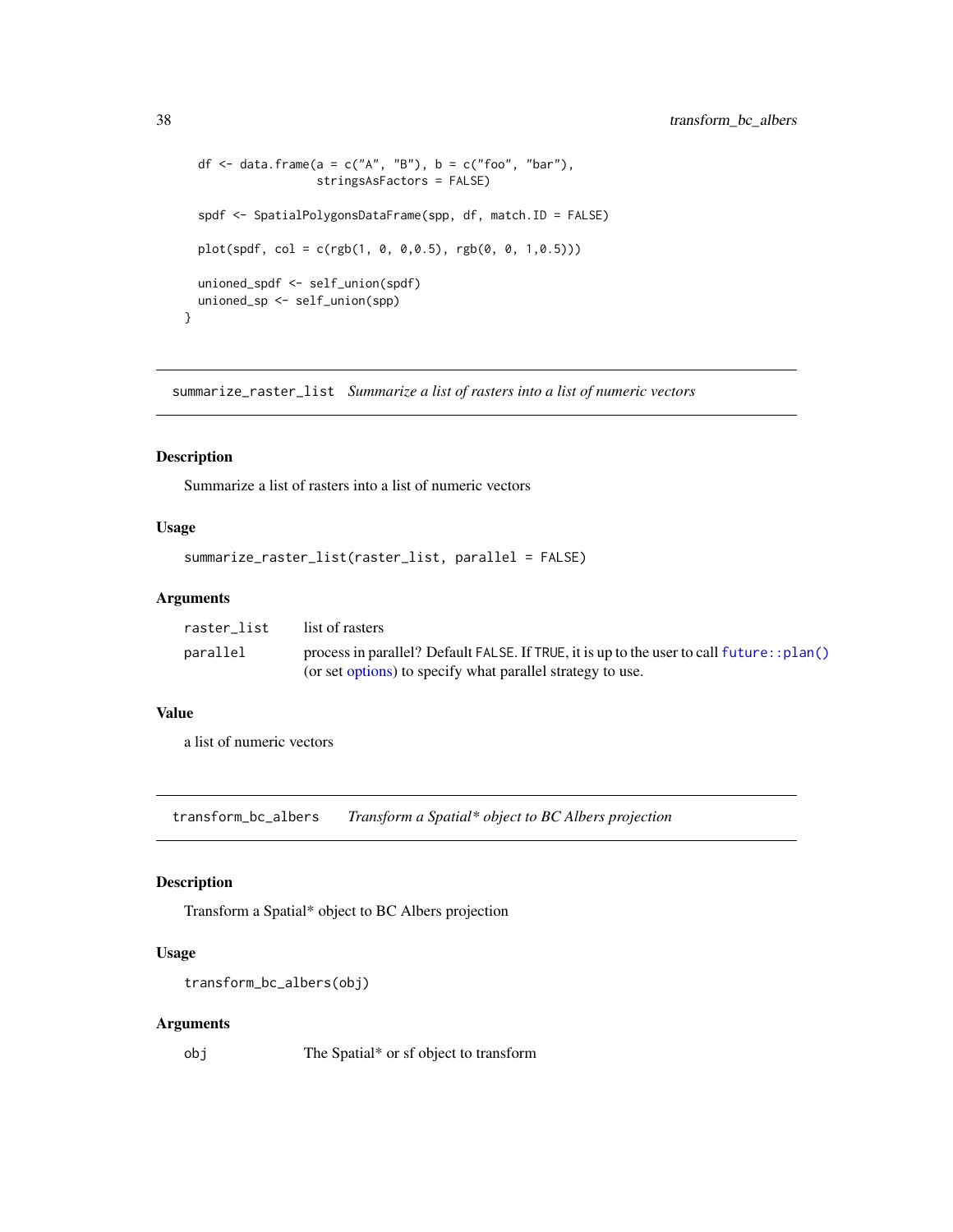### <span id="page-38-0"></span>Value

the Spatial\* or sf object in BC Albers projection

tsa *British Columbia Timber Supply Areas and TSA Blocks*

### Description

The spatial representation for a Timber Supply Area or TSA Supply Block: A Timber Supply Area is the primary unit for allowable annual cut (AAC) determination. A TSA Supply Block is a designated area within the TSA where the Ministry approves the allowable annual cuts.

### Usage

 $tsa(class = c("sf", "sp"), ...)$ 

### Arguments

| class             | class of object to import; one of "sf" (default) or "sp". |
|-------------------|-----------------------------------------------------------|
| $\cdot\cdot\cdot$ | arguments passed on to get_big_data                       |

### Format

An sf or Spatial polygons object with B.C.'s Timber Supply Areas and TSA Blocks

#### Details

Updated 2017-11-03

#### Source

Original data from the [B.C. Data Catalogue,](https://catalogue.data.gov.bc.ca/dataset/8daa29da-d7f4-401c-83ae-d962e3a28980) under the [Open Government Licence - British Columbia.](https://www2.gov.bc.ca/gov/content?id=A519A56BC2BF44E4A008B33FCF527F61)

vrt\_files *List the files that a vrt is built on*

### Description

List the files that a vrt is built on

#### Usage

vrt\_files(vrt, omit\_vrt = FALSE)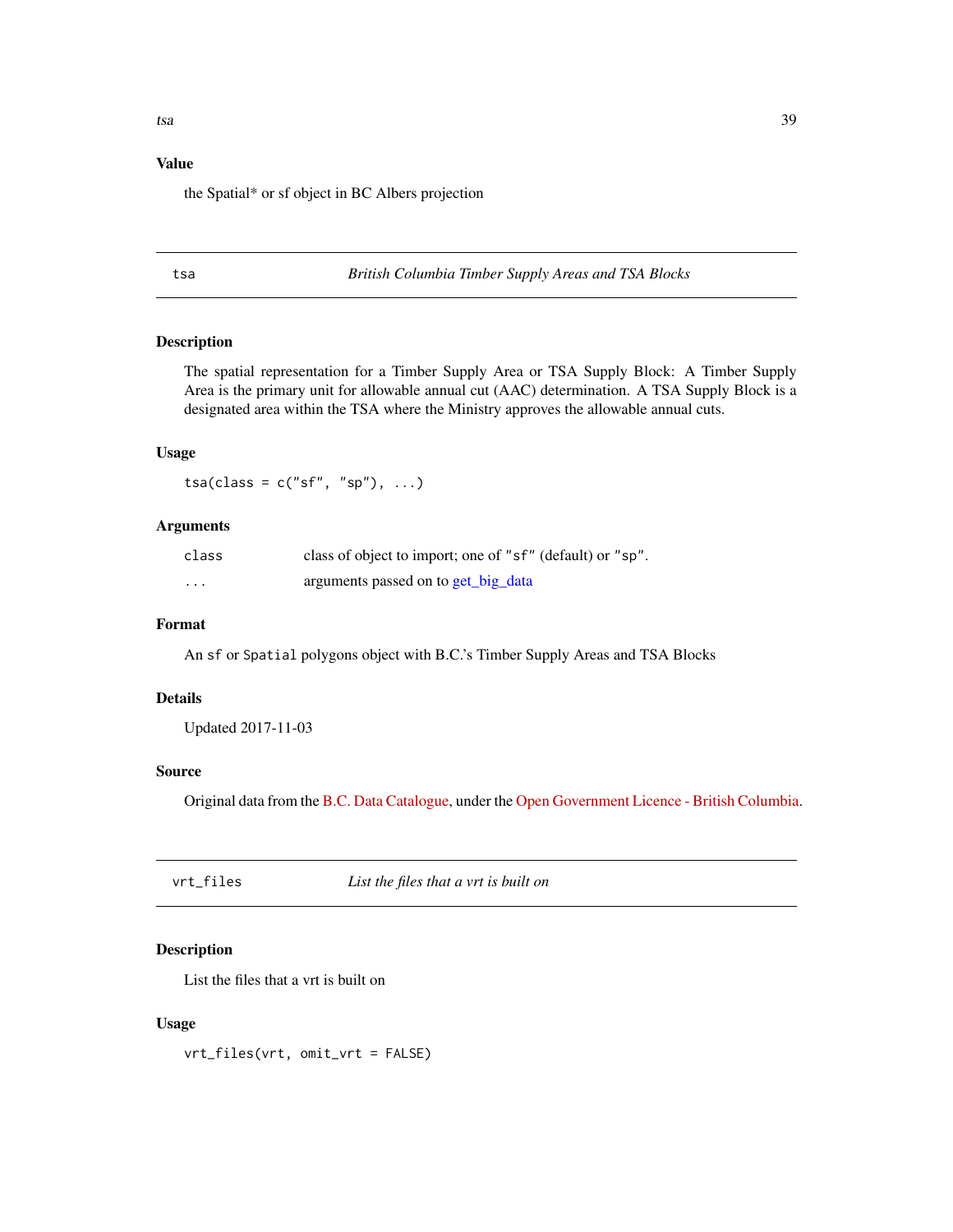### <span id="page-39-0"></span>Arguments

| vrt      | path to a .vrt file                                 |
|----------|-----------------------------------------------------|
| omit vrt | omit the listing of the original vrt. Default FALSE |

### Value

character vector of tiles

vrt\_info *Get metadata about a .vrt file*

### Description

Get metadata about a .vrt file

### Usage

vrt\_info(vrt, options = character(0), quiet = FALSE)

### Arguments

| vrt     | path to a .vrt file                                         |
|---------|-------------------------------------------------------------|
| options | options to pass to gdalinfo. See here for possible options. |
| auiet   | suppress output to the console (default FALSE)              |

### Value

character of vrt metadata

watercourses\_15M *British Columbia watercourses at 1:15M scale*

### Description

British Columbia watercourses at 1:15M scale

### Usage

```
watercourses_15M(class = "sf", ask = interactive(), force = FALSE)
```
### Arguments

| class | what class you want the object in? "sf" (default) or "sp".                                                            |
|-------|-----------------------------------------------------------------------------------------------------------------------|
| ask   | Should the function ask the user before downloading the data to a cache? De-<br>faults to the value of interactive(). |
| force | Should you force download the data?                                                                                   |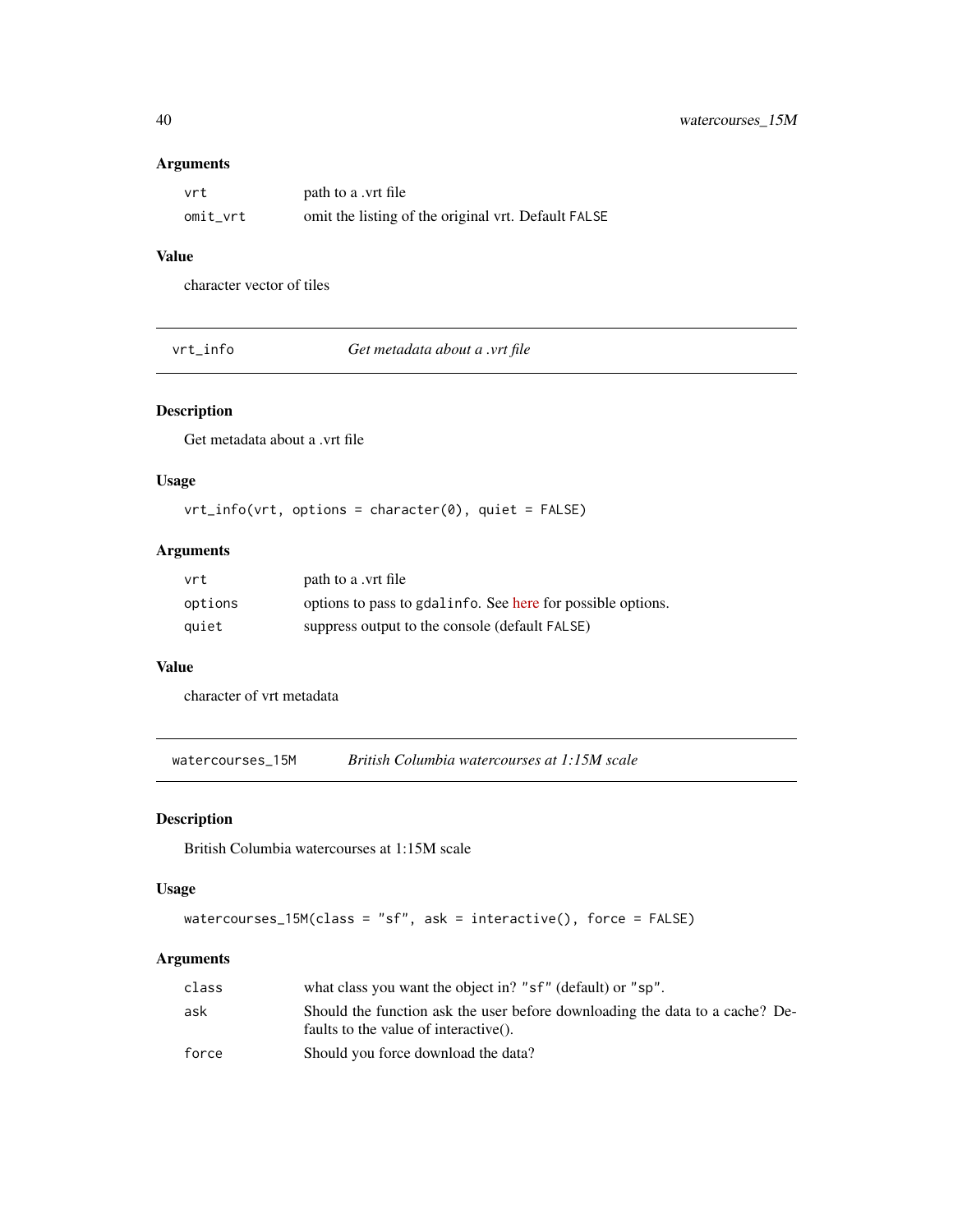<span id="page-40-0"></span>watercourses\_5M 41

### Value

The spatial layer of watercourses\_15M in the desired class

#### Source

https://ftp.maps.canada.ca/pub/nrcan\_rncan/vector/canvec/fgdb/Hydro/canvec\_15M\_CA\_Hydro\_fgdb.zip

### Examples

```
## Not run:
my_layer <- watercourses_15M()
my_layer_sp <- watercourses_15M(class = 'sp')
## End(Not run)
```
watercourses\_5M *British Columbia watercourses at 1:5M scale*

#### Description

British Columbia watercourses at 1:5M scale

#### Usage

```
watercourses_5M(class = "sf", ask = interactive(), force = FALSE)
```
### Arguments

| class | what class you want the object in? "sf" (default) or "sp".                   |
|-------|------------------------------------------------------------------------------|
| ask   | Should the function ask the user before downloading the data to a cache? De- |
|       | faults to the value of interactive().                                        |
| force | Should you force download the data?                                          |
|       |                                                                              |

### Value

The spatial layer of watercourses\_5M in the desired class

### Source

https://ftp.maps.canada.ca/pub/nrcan\_rncan/vector/canvec/fgdb/Hydro/canvec\_5M\_CA\_Hydro\_fgdb.zip

### Examples

```
## Not run:
my_layer <- watercourses_5M()
my_layer_sp <- watercourses_5M(class = 'sp')
```
## End(Not run)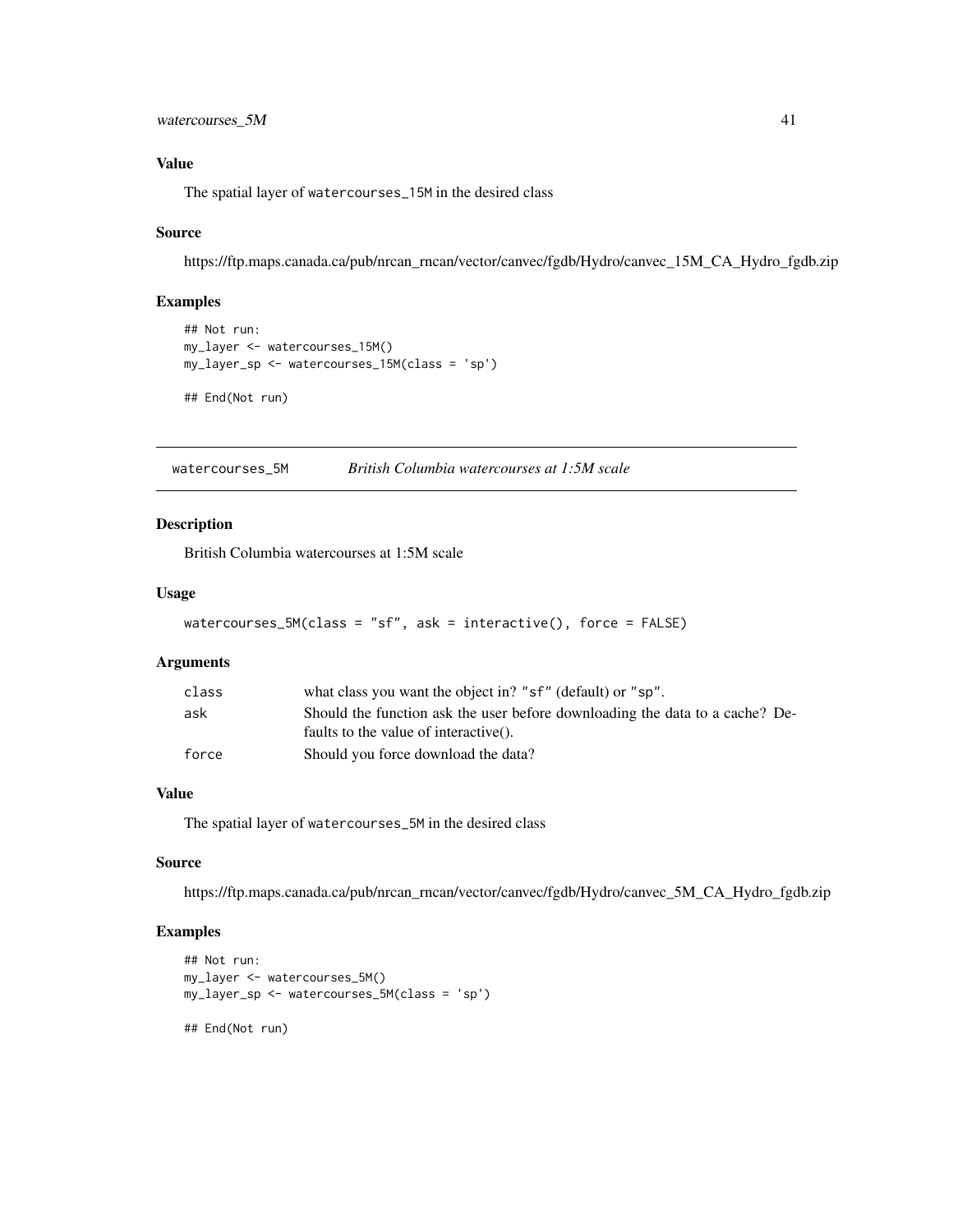<span id="page-41-0"></span>

British Columbia's Water Management Districts

### Usage

```
water_districts(class = "sf", ask = interactive(), force = FALSE)
```
### Arguments

| class | what class you want the object in? "sf" (default) or "sp".                                                            |
|-------|-----------------------------------------------------------------------------------------------------------------------|
| ask   | Should the function ask the user before downloading the data to a cache? De-<br>faults to the value of interactive(). |
| force | Should you force download the data?                                                                                   |

#### Value

The spatial layer of water\_districts in the desired class

### Source

```
bcdata::bcdc_get_data(record = '92cb3ad8-9582-48a9-9e79-9a9d33601e50',resource = '07f9aa3f-0b66-4a49-
```
#### Examples

## End(Not run)

```
## Not run:
my_layer <- water_districts()
my_layer_sp <- water_districts(class = 'sp')
```
water\_precincts *British Columbia's Water Management Precincts*

## Description

British Columbia's Water Management Precincts

```
water_precincts(class = "sf", ask = interactive(), force = FALSE)
```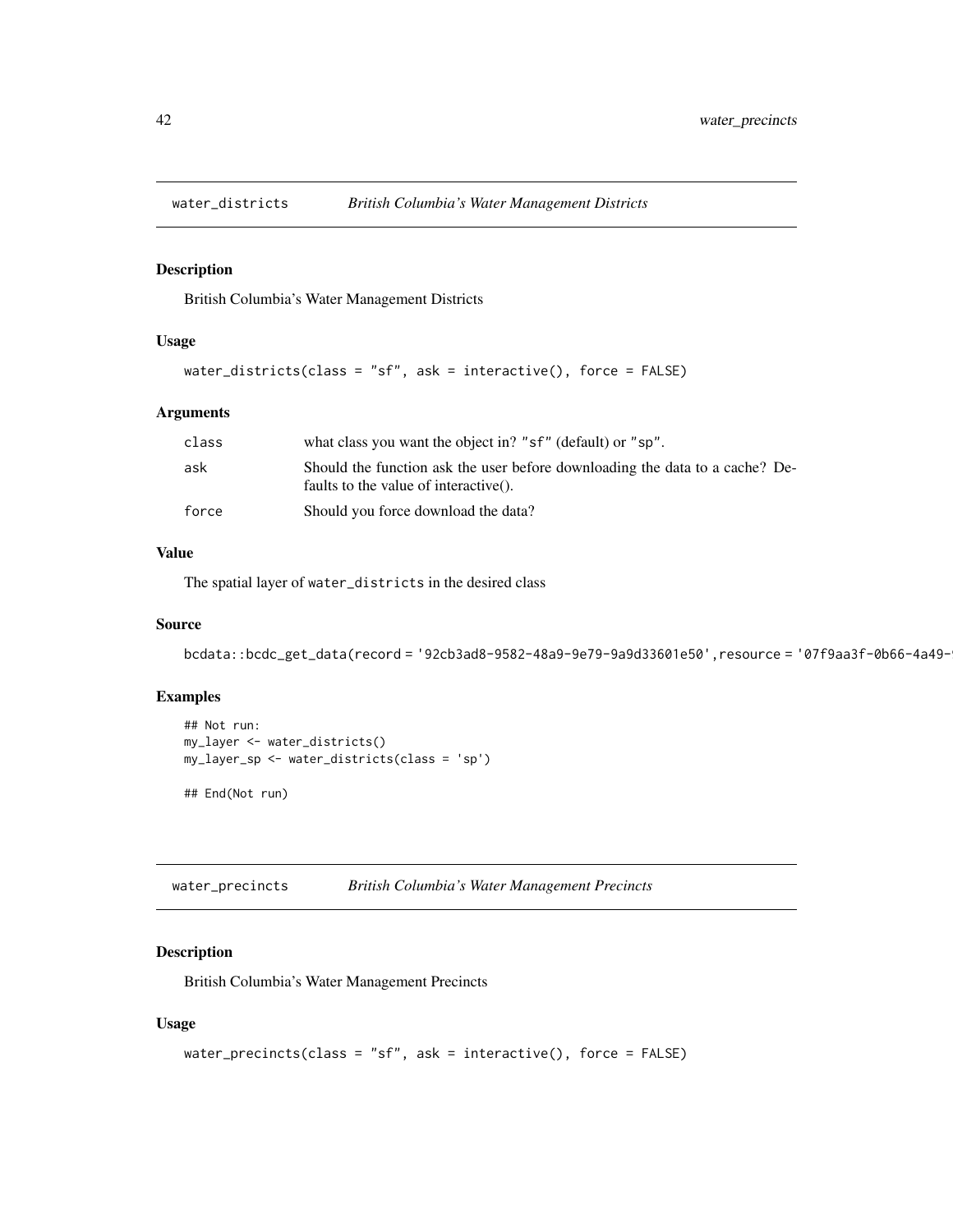### <span id="page-42-0"></span>wsc\_drainages 43

### Arguments

| class | what class you want the object in? "sf" (default) or "sp".                                                            |
|-------|-----------------------------------------------------------------------------------------------------------------------|
| ask   | Should the function ask the user before downloading the data to a cache? De-<br>faults to the value of interactive(). |
| force | Should you force download the data?                                                                                   |

### Value

The spatial layer of water\_precincts in the desired class

### Source

```
bcdata::bcdc_get_data(record = 'b5f436b4-532c-4ee2-ba27-90d55ec8c73f',resource = 'e482fd4a-be58-4541-
```
### Examples

```
## Not run:
my_layer <- water_precincts()
my_layer_sp <- water_precincts(class = 'sp')
```

```
## End(Not run)
```

| wsc_drainages | Water Survey of Canada Sub-Sub-Drainage Areas |
|---------------|-----------------------------------------------|
|               |                                               |

#### Description

Water Survey of Canada Sub-Sub-Drainage Areas

#### Usage

```
wsc_drainages(class = "sf", ask = interactive(), force = FALSE)
```
### Arguments

| class | what class you want the object in? "sf" (default) or "sp".                                                            |
|-------|-----------------------------------------------------------------------------------------------------------------------|
| ask   | Should the function ask the user before downloading the data to a cache? De-<br>faults to the value of interactive(). |
| force | Should you force download the data?                                                                                   |

### Value

The spatial layer of wsc\_drainages in the desired class

### Source

```
bcdata::bcdc_get_data(record = '7ae18a3c-917b-4cb1-9aa8-51a172475dbb',resource = '4455072e-d33b-4685-
```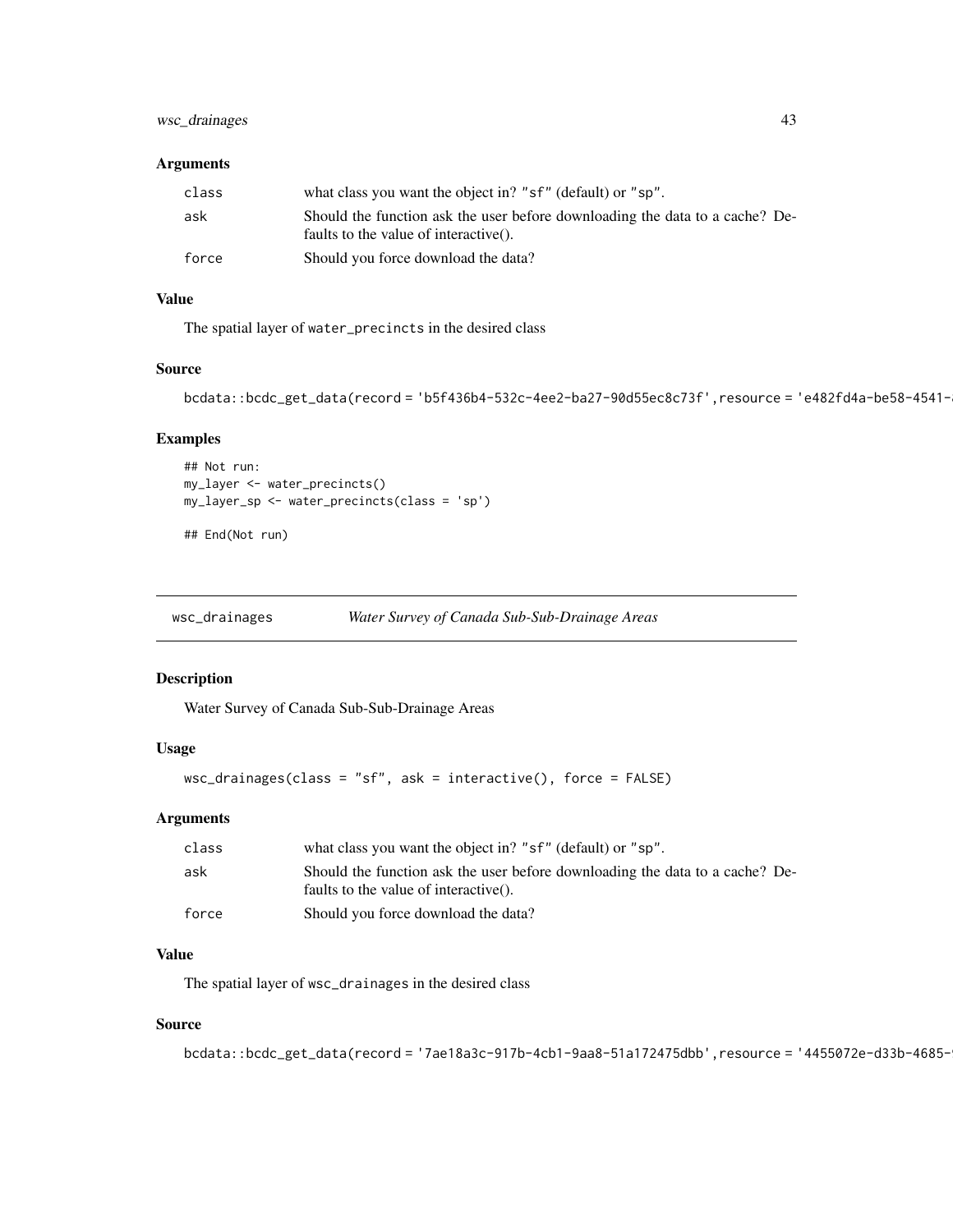44 wsc\_drainages

## Examples

```
## Not run:
my_layer <- wsc_drainages()
my_layer_sp <- wsc_drainages(class = 'sp')
```
## End(Not run)